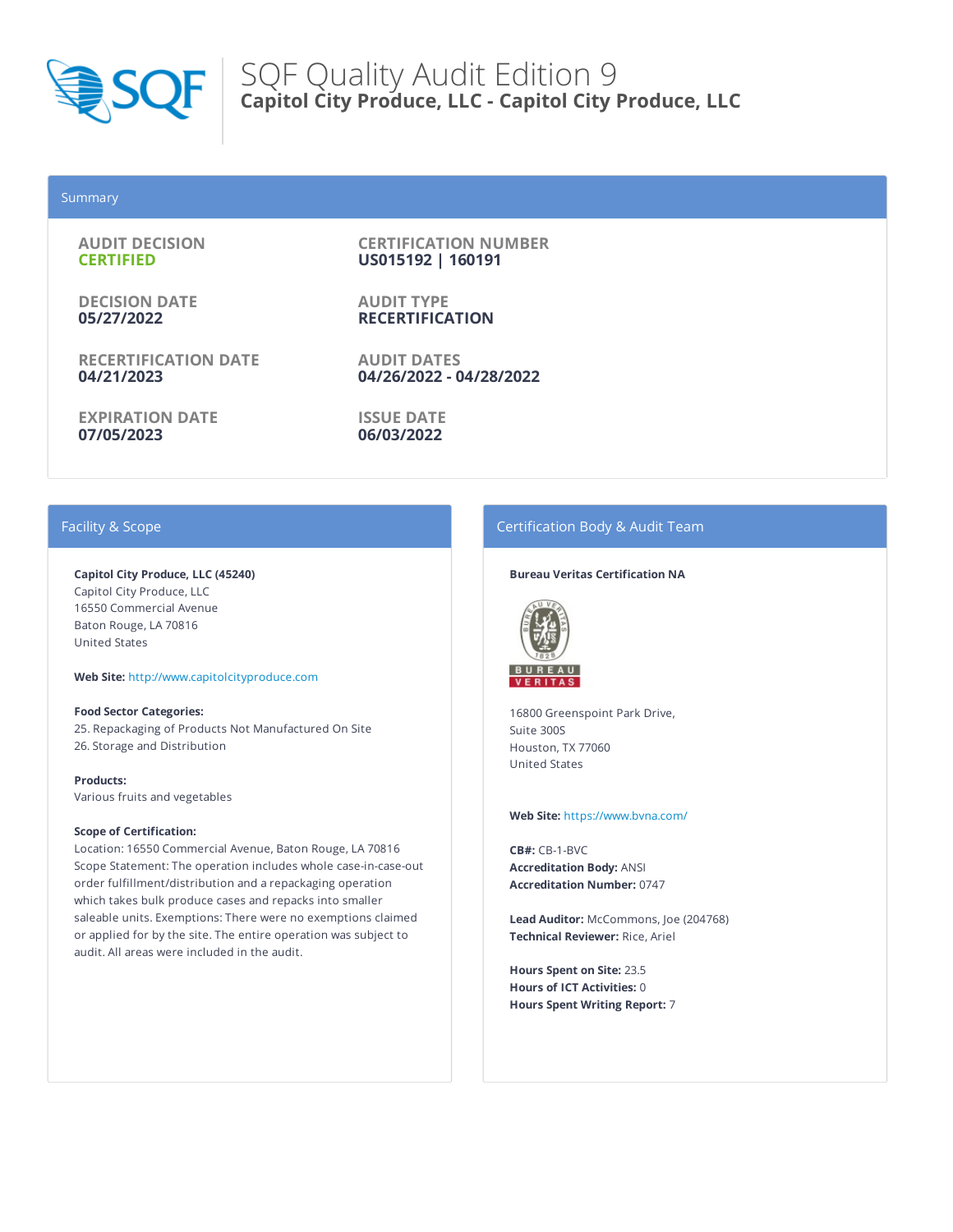# **2.9.2 Training Program**

All training was current (2021 and 2022). The training register was maintained. The skills register was current with all personnel trained within the past year and included all information. Supervisor verifications were conducted to measure competency through tests and observation. The date of training on the matrix indicates that they passed the tests and observations and are competent to work at the tasks. The English language is used by all in the plant and all instructions / training was in English. In addition to the food safety training, the program covered specific programs that support quality such as procedures around using the refractometer, thermometer and scale. The English language is used by all in the plant and all instructions / training was in English. Yearly training provided for tenured employees. The record of training supports refresher training. A minor was given under 2.9.2.3 as training with regards to general quality program (requirements and checks) was not recorded.

**2.9.2.3** Training records shall be maintained and include: i. Participant name; ii. Skills description; iii. Description of the training provided; iv. Date training completed; v. Trainer or training provider; and vi. Verification that the trainee is competent to complete the required tasks.

#### **RESPONSE:** MINOR

**EVIDENCE:** Quality Training specific to the quality program and overall program requirements was not recorded although evident in the interviews and observations with employees.

**ROOT CAUSE:** Adequate training (recorded) had not been completed by the SQF Food Safety Team. Quality Training (Add'l) had not been updated or deemed a breakout training from original training plan.

**CORRECTIVE ACTION:** Quality Team needed additional training on the Quality Training Program and Requirements specific to SQF.



**VERIFICATION OF CLOSEOUT:** The site's corrective action response CAPA and included training records were reviewed and approved. The NC is closed. JM 5/26/22

**COMPLETION DATE:** 05/17/2022 **CLOSEOUT DATE:** 05/26/2022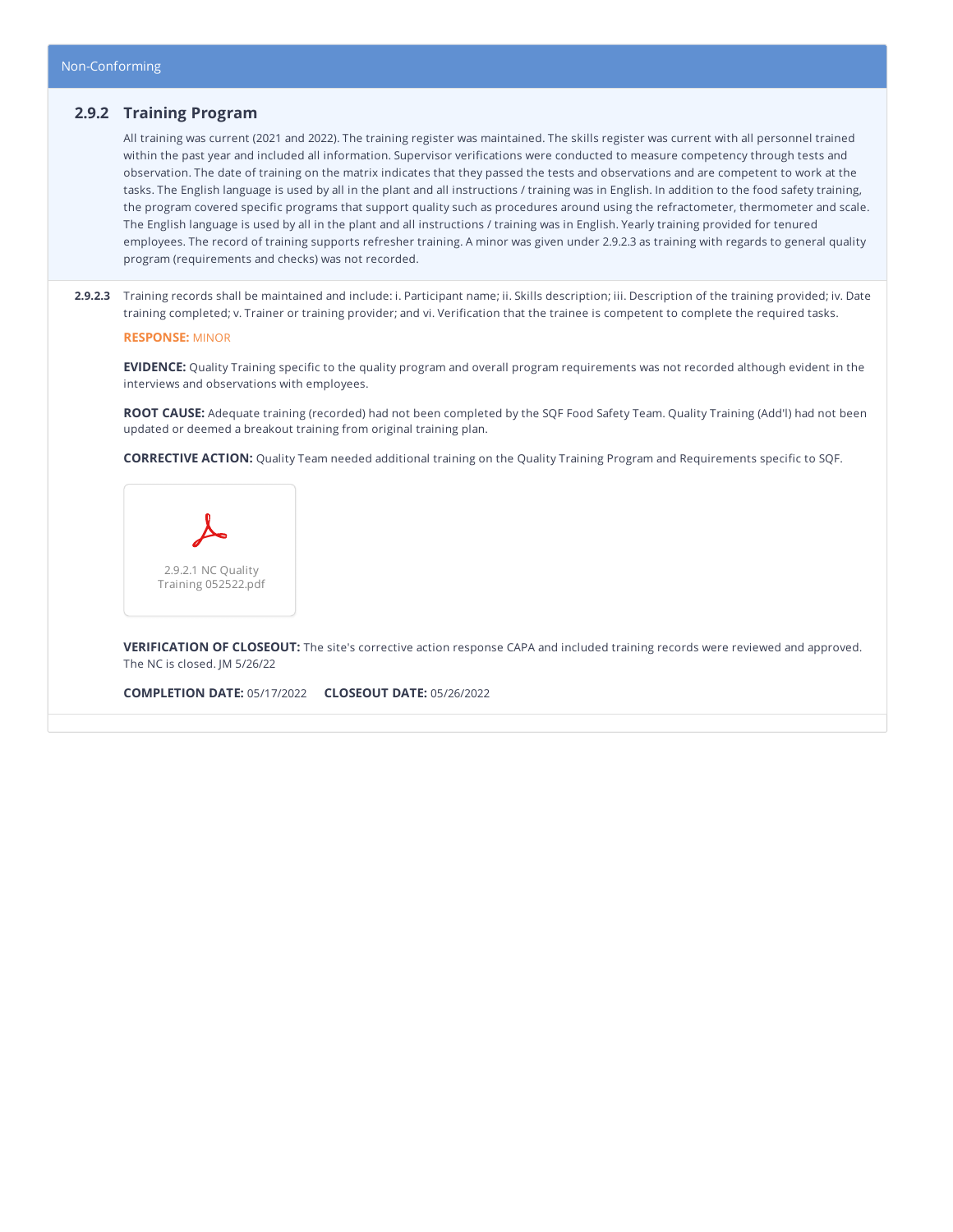| <b>Audit Statements</b>                 |                                                                                                                                                                                                                                                                                                                                                                                                                                                                                                                                                                                                                                                                                                                                                                                                                                                                                                                                                                                                                                                                                                                                                                                                                                                                                                                                                                                                                                                                                                                                                                                                                                       |
|-----------------------------------------|---------------------------------------------------------------------------------------------------------------------------------------------------------------------------------------------------------------------------------------------------------------------------------------------------------------------------------------------------------------------------------------------------------------------------------------------------------------------------------------------------------------------------------------------------------------------------------------------------------------------------------------------------------------------------------------------------------------------------------------------------------------------------------------------------------------------------------------------------------------------------------------------------------------------------------------------------------------------------------------------------------------------------------------------------------------------------------------------------------------------------------------------------------------------------------------------------------------------------------------------------------------------------------------------------------------------------------------------------------------------------------------------------------------------------------------------------------------------------------------------------------------------------------------------------------------------------------------------------------------------------------------|
| <b>SQF Practitioner</b><br><b>Name</b>  | Name the designated SQF Practitioner<br><b>RESPONSE:</b> Bob Wells, SQF Practitioner                                                                                                                                                                                                                                                                                                                                                                                                                                                                                                                                                                                                                                                                                                                                                                                                                                                                                                                                                                                                                                                                                                                                                                                                                                                                                                                                                                                                                                                                                                                                                  |
| <b>SQF Practitioner</b><br><b>Email</b> | Email of the designated SQF Practitioner<br>RESPONSE: bwells@ccpfresh.com                                                                                                                                                                                                                                                                                                                                                                                                                                                                                                                                                                                                                                                                                                                                                                                                                                                                                                                                                                                                                                                                                                                                                                                                                                                                                                                                                                                                                                                                                                                                                             |
| <b>Opening Meeting</b>                  | People Present at the Opening Meeting (Please list names and roles in the following format Name: Role separated by commas)<br><b>RESPONSE:</b> Terreca Bates-Wells: Director of Special Projects, Joe McCommons: Auditor                                                                                                                                                                                                                                                                                                                                                                                                                                                                                                                                                                                                                                                                                                                                                                                                                                                                                                                                                                                                                                                                                                                                                                                                                                                                                                                                                                                                              |
| <b>Facility</b><br><b>Description</b>   | Auditor Description of Facility (Please provide facility description include # of employees, size, production schedule, general<br>layout, and any additional pertinent details<br>RESPONSE: Capitol City Produce is a wholesale food distribution facility that is located in an I-12 corridor area in Baton Rouge,                                                                                                                                                                                                                                                                                                                                                                                                                                                                                                                                                                                                                                                                                                                                                                                                                                                                                                                                                                                                                                                                                                                                                                                                                                                                                                                  |
|                                         | LA. The company has been in business for 1947 years and at the current location since 2010 being audited for SQF 9 years with<br>food safety and 6 years for quality. The facility operates 7 days a week, 24 hours a day. There are 2 shifts at the facility that run<br>from 7 am to 6 pm, 6 pm to 4 am. There are 220 total employees at the site with 180 employees on the main shift and 40<br>employees on the second shift. The operation includes whole case-in-case-out order fulfillment/distribution and a repackaging<br>operation which takes bulk produce cases and repacks them into smaller saleable units. The warehouse handles produce and<br>dairy products. There is no processing of foods at the facility. The warehouse is 90,000 square feet. The warehouse is divided<br>into a freezer room (approximately 5000 sq. ft.), large cooler space, two produce aisles that are held at elevated cooler<br>temperatures for specific produce types. The remainder is office and ancillary areas. Products handled at this facility are<br>distributed in the central south region (such as customers in Louisiana, Mississippi, Alabama, port customers - ships and oil<br>rigs). Location: 16550 Commercial Avenue, Baton Rouge, LA 70816 Scope Statement: The operation includes whole case-in-case-<br>out order fulfillment/distribution and a repackaging operation which takes bulk produce cases and repacks into smaller<br>saleable units. Exemptions: There were no exemptions claimed or applied for by the site. The entire operation was subject to<br>audit. All areas were included in the audit. |
| <b>Closing Meeting</b>                  | People Present at the Closing Meeting (Please list names and roles in the following format Name: Role separated by commas)<br>RESPONSE: Terreca Bates-Wells: Director of Special Projects, Bob Wells: SQF Practitioner, Lloyd Antoine: Warehouse Manager,<br>Joe McCommons: Auditor                                                                                                                                                                                                                                                                                                                                                                                                                                                                                                                                                                                                                                                                                                                                                                                                                                                                                                                                                                                                                                                                                                                                                                                                                                                                                                                                                   |
| <b>Auditor</b><br><b>Recommendation</b> | Auditor Recommendation<br><b>RESPONSE:</b> Certification with correction of non-conformances                                                                                                                                                                                                                                                                                                                                                                                                                                                                                                                                                                                                                                                                                                                                                                                                                                                                                                                                                                                                                                                                                                                                                                                                                                                                                                                                                                                                                                                                                                                                          |

### Section Responses

## **2.1.1 Management Responsibility**

The SOP 2.1 Commitment (V3, dated 1/24/2022) outlines the company's commitment to food safety and quality and the mechanisms by which this will be achieved. The culture is supported for food safety and quality in the Commitment procedure. The employees were empowered to voice food safety and quality concerns. The document also provides for the SQF Practitioner to have training and program resources to achieve the food safety and quality goals. The SQF practitioner and back up are defined. The SQF practitioner is the Bob Wells (receiving shift supervisor) and is HACCP certified (12/13/2007) and SQF trained in 3/18/2015). The back up Practitioner is the day receiving lead and is HACCP certified (4/23/2022). The SOP for commitment also outlines the food safety and quality responsibility of the CEO / executive teams, practitioner, which includes employee training, reassessment and review. The policy is in English. All persons understand English at the company. The statement and mission for food safety and quality was signed by the President and dated 1/15/2018. The policy is posted at the employee entrance. The organizational chart is documented with positions responsible for SQF oversite specified (practitioner and backup). Job descriptions are on file for key individuals and positions within the organization (CEO, Directory of Ops, Inventory Specialist/Food Safety Practitioner and QA associate were among the job descriptions that were defined. The back ups for key positions were defined in the SOP 2.1 document. The site properly uses the SQF shield on trucks, marketing documents and shipping documents.

**2.1.1.1** Senior site management shall prepare and implement a policy statement that outlines the site's commitment to quality and includes at a minimum: i. Establishment and maintenance of a quality management system; ii. Compliance with customer, regulatory, and company quality requirements; iii. Identification of quality objectives and the methods used to measure them; and iv. Continuous improvement of its quality performance.

#### **RESPONSE:** COMPLIANT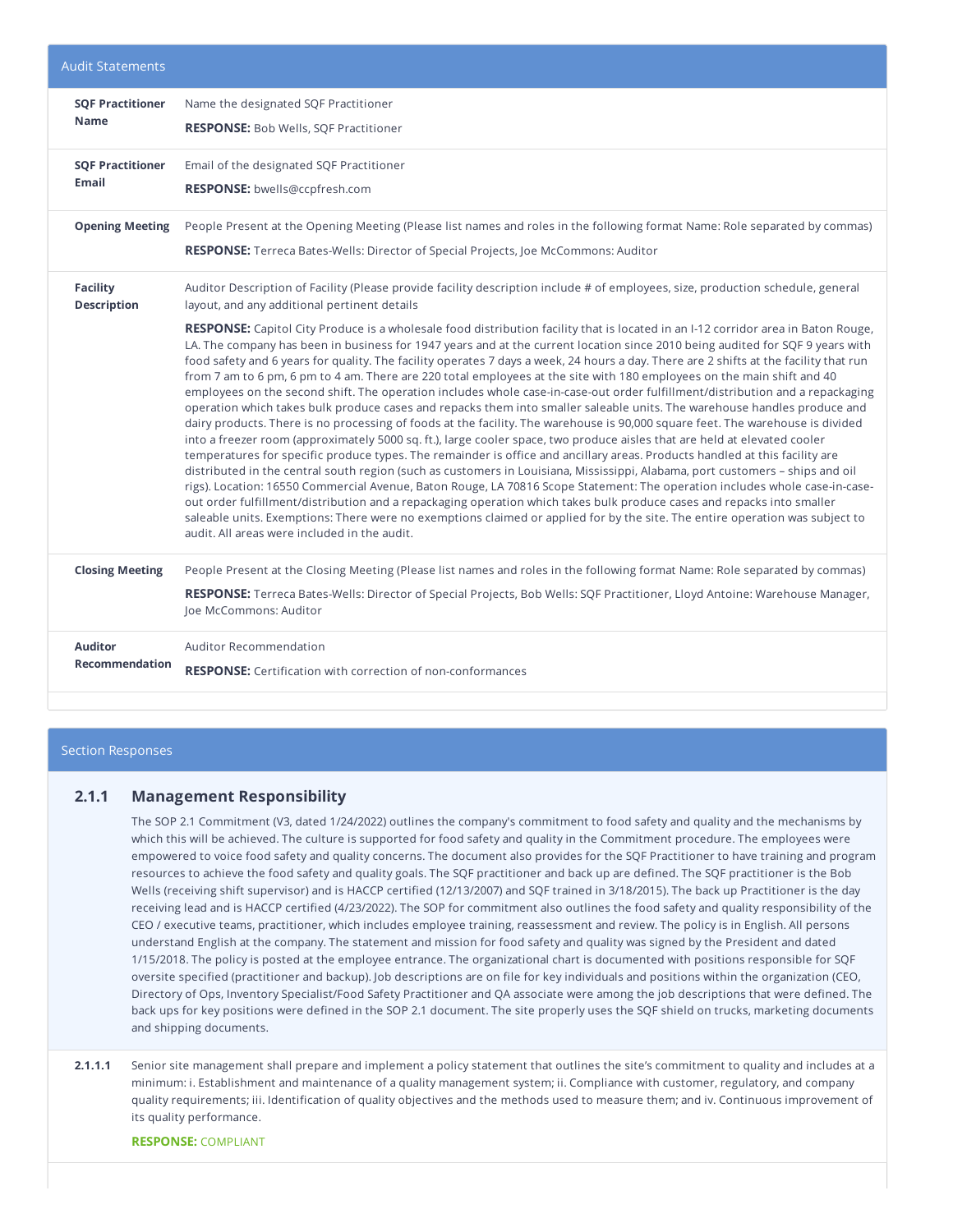| 2.1.1.2  | The policy statement shall be displayed in a prominent position and communicated to all staff. It may be included in or separate from the<br>organization's food safety policy.                                                                                                                                                                                                                                                                                                                                                                                                                                                                                                                                                                                                |
|----------|--------------------------------------------------------------------------------------------------------------------------------------------------------------------------------------------------------------------------------------------------------------------------------------------------------------------------------------------------------------------------------------------------------------------------------------------------------------------------------------------------------------------------------------------------------------------------------------------------------------------------------------------------------------------------------------------------------------------------------------------------------------------------------|
|          | <b>RESPONSE: COMPLIANT</b>                                                                                                                                                                                                                                                                                                                                                                                                                                                                                                                                                                                                                                                                                                                                                     |
| 2.1.1.3  | Senior site management shall implement, maintain, and continuously improve the quality culture within the site that ensures at a<br>minimum: i. Quality objectives and key performance indicators are communicated to all staff; ii. Provision of adequate resources to meet<br>the objectives and key performance indicators; iii. Awareness by all staff of their quality responsibilities and their accountability in<br>meeting the requirements of the SQF Quality Code; iv. Responsibility to notify management of actual or pending quality issues and<br>empowerment to resolve quality issues within their scope of work; and v. Education of all staff to understand the importance of quality<br>controls and deviation consequences.<br><b>RESPONSE: COMPLIANT</b> |
|          |                                                                                                                                                                                                                                                                                                                                                                                                                                                                                                                                                                                                                                                                                                                                                                                |
| 2.1.1.4  | Senior site management shall ensure the personnel performing key process steps and responsible for achieving quality objectives and<br>meeting customer, regulatory, and company quality requirements are identified in the reporting structure and have the required<br>competencies to carry out these functions.                                                                                                                                                                                                                                                                                                                                                                                                                                                            |
|          | <b>RESPONSE: COMPLIANT</b>                                                                                                                                                                                                                                                                                                                                                                                                                                                                                                                                                                                                                                                                                                                                                     |
| 2.1.1.5  | Job descriptions for personnel performing key process steps and responsible for achieving quality requirements shall be documented<br>and include provisions for coverage in the absence of key personnel.<br><b>RESPONSE: COMPLIANT</b>                                                                                                                                                                                                                                                                                                                                                                                                                                                                                                                                       |
|          |                                                                                                                                                                                                                                                                                                                                                                                                                                                                                                                                                                                                                                                                                                                                                                                |
| 2.1.1.6  | Senior site management shall designate an SQF quality practitioner for each site with responsibility and authority to: i. Oversee the<br>development, implementation, review, and maintenance of the SQF Quality System, including quality fundamentals outlined in 2.4.2 and<br>the quality plan outlined in 2.4.3; ii. Take appropriate action to ensure the integrity of the quality system; and iii. Communicate to<br>relevant personnel all information essential to ensure the effective implementation and maintenance of the quality system.<br><b>RESPONSE: COMPLIANT</b>                                                                                                                                                                                            |
| 2.1.1.7  | The SQF quality practitioner shall: i. Be competent to implement and maintain food quality plans using a risk-based methodology such as<br>HACCP; ii. Understand the Quality Code and the requirements to implement and maintain a quality management system; and iii. Be<br>competent, through training or experience, in process control and/or other quality tools to reduce process variation impacting quality<br>and achieve customer requirements.<br><b>RESPONSE: COMPLIANT</b>                                                                                                                                                                                                                                                                                        |
| 2.1.1.8  | Senior site management shall develop and implement a quality communication program to ensure all staff: i. Know the site's quality<br>statement, quality objectives, and the process by which quality performance is measured; and ii. Understand the methods by which<br>customer, regulatory, and company quality requirements, where applicable, are met.<br><b>RESPONSE: COMPLIANT</b>                                                                                                                                                                                                                                                                                                                                                                                     |
| 2.1.1.9  | Senior site management shall establish a process to trend progress in quality performance against agreed measures. Benchmarking shall<br>be part of this process, and the performance data shall be reported at least annually, and communicated to all staff, to demonstrate<br>effectiveness of the quality management system.<br><b>RESPONSE: COMPLIANT</b>                                                                                                                                                                                                                                                                                                                                                                                                                 |
| 2.1.1.10 | Sites that are certified to the SQF Quality Code may use the SQF Quality Shield. The use of the quality shield shall follow the<br>requirements outlined in Appendix 4: SQF Quality Shield Rules of Use.<br><b>RESPONSE: COMPLIANT</b>                                                                                                                                                                                                                                                                                                                                                                                                                                                                                                                                         |
|          |                                                                                                                                                                                                                                                                                                                                                                                                                                                                                                                                                                                                                                                                                                                                                                                |

# **2.1.2 Management Review**

The measurement of adherence to quality goals are is tracked through the levels of customer credits (due to problems) 0.36% which is broken won into 0.21% being customer disapproves and 0.15% being product discarded dure to quality concern. The daily tracking is reported when targets are missed and communicated through the management team. An ongoing log is kept. The logs for 2021 and 2022 were reviewed in the audit. The quality is also communicated through weekly leadership meeting where KPIs and operations weekly meetings with warehouse managers and supervisors to disseminate information to employees. Senior level leadership is communicated on weekly scorecard. Quality included in performance versus target. Quality rates not meeting targets, the specific problems are broken down to employees for monitoring and communicated to suppliers.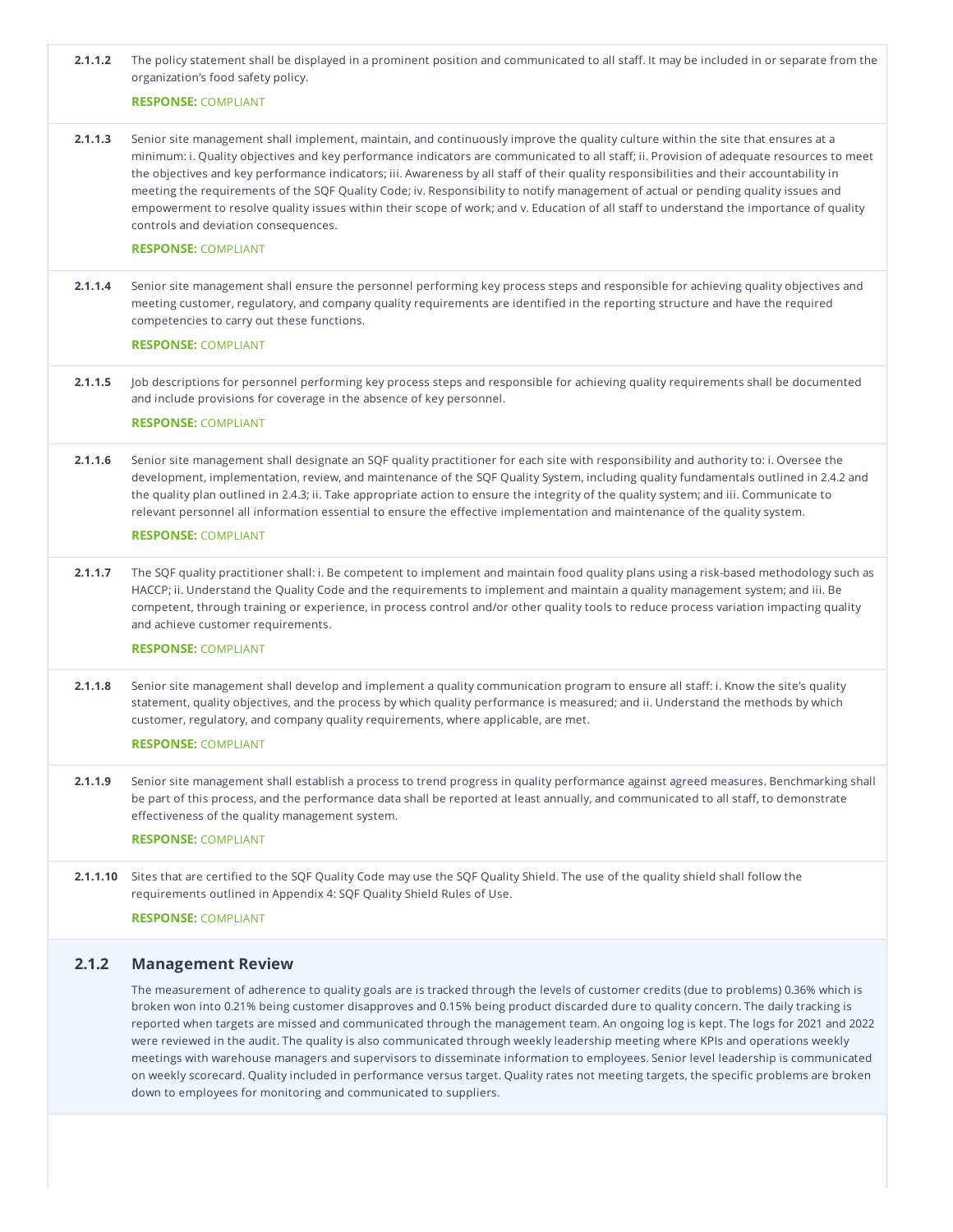| 2.1.2.1 | Senior site management shall be responsible for reviewing the performance of the SQF Quality System. Reviews shall include actions<br>required to: i. Monitor compliance to specifications; ii. Measure and reduce process and product variation; iii. Meet customer<br>requirements; iv. Take appropriate corrective action where applicable; and v. Ensure sufficient resources are allocated to maintain and<br>improve the performance of the quality system. |
|---------|-------------------------------------------------------------------------------------------------------------------------------------------------------------------------------------------------------------------------------------------------------------------------------------------------------------------------------------------------------------------------------------------------------------------------------------------------------------------|
|         | <b>RESPONSE: COMPLIANT</b>                                                                                                                                                                                                                                                                                                                                                                                                                                        |
| 2.1.2.2 | The SQF quality practitioner(s) shall update senior site management monthly at a minimum on matters impacting the implementation<br>and maintenance of the SQF Quality System. The updates and management responses shall be documented. The SQF Quality System in its<br>entirety shall be reviewed at least annually.                                                                                                                                           |
|         | <b>RESPONSE: COMPLIANT</b>                                                                                                                                                                                                                                                                                                                                                                                                                                        |
| 2.1.2.3 | The quality system, including food quality plans, shall be reviewed when any changes are implemented that have an impact on the site's<br>ability to meet customer requirements and/or corporate quality requirements where applicable.                                                                                                                                                                                                                           |
|         | <b>RESPONSE: COMPLIANT</b>                                                                                                                                                                                                                                                                                                                                                                                                                                        |
| 2.1.2.4 | Senior site management shall ensure the integrity and continued operation of the quality system in the event of organizational or<br>personnel changes within the company or associated facilities.                                                                                                                                                                                                                                                               |
|         | <b>RESPONSE: COMPLIANT</b>                                                                                                                                                                                                                                                                                                                                                                                                                                        |
| 2.1.2.5 | Senior site management shall document and implement a change management process that details how changes in specifications,<br>materials, equipment, or resources are evaluated for their impact on quality, communicated to customers, and effectively implemented.                                                                                                                                                                                              |
|         | <b>RESPONSE: COMPLIANT</b>                                                                                                                                                                                                                                                                                                                                                                                                                                        |
| 2.1.2.6 | Records of all quality system reviews, reasons for amending documents, and changes to the SQF Quality System shall be maintained.<br>Records shall include decisions for actions related to the improvement of the quality system and process effectiveness.                                                                                                                                                                                                      |
|         | <b>RESPONSE: COMPLIANT</b>                                                                                                                                                                                                                                                                                                                                                                                                                                        |
|         |                                                                                                                                                                                                                                                                                                                                                                                                                                                                   |
| 2.1.3   | <b>Complaint Management</b>                                                                                                                                                                                                                                                                                                                                                                                                                                       |
|         | Upon an issue being reported by the customer, the issue is coded for tracking and put into the system. These codes are used to trend<br>quality issues. The complaints were recorded, investigated to root cause and corrective action documented. The SOP for complaints is<br>2.1.3 Complaint Management (V3, 1/24/22). The practitioner has the responsibility for overseeing the complaint process. The SOP covers<br>complaints of quality.                  |
| 2.1.3.1 | The methods and responsibilities for the complaint management process shall be documented and implemented. They shall include: i. A<br>mechanism to collect and record all quality complaints resulting from activities at the site; and ii. Communication processes for reporting<br>and follow-up with senior management and customers.                                                                                                                         |
|         | <b>RESPONSE: COMPLIANT</b>                                                                                                                                                                                                                                                                                                                                                                                                                                        |
| 2.1.3.2 | Trends from quality complaints shall be included in the performance measures established for the quality system.                                                                                                                                                                                                                                                                                                                                                  |
|         |                                                                                                                                                                                                                                                                                                                                                                                                                                                                   |
|         |                                                                                                                                                                                                                                                                                                                                                                                                                                                                   |
|         | <b>RESPONSE: COMPLIANT</b>                                                                                                                                                                                                                                                                                                                                                                                                                                        |
| 2.1.3.3 | Corrective and preventative action shall be implemented based on the seriousness of the incident and identified trends and shall be                                                                                                                                                                                                                                                                                                                               |
|         | completed as outlined in 2.5.3.<br><b>RESPONSE: COMPLIANT</b>                                                                                                                                                                                                                                                                                                                                                                                                     |
|         |                                                                                                                                                                                                                                                                                                                                                                                                                                                                   |
| 2.1.3.4 | Records of quality complaints, their investigation and resolution, if applicable, shall be maintained.                                                                                                                                                                                                                                                                                                                                                            |
|         | <b>RESPONSE: COMPLIANT</b>                                                                                                                                                                                                                                                                                                                                                                                                                                        |
| 2.2.1   | <b>Quality Management System</b>                                                                                                                                                                                                                                                                                                                                                                                                                                  |

included quality in addition to the food safety standards outlined in FSC 25 and 26. Changes are documented and verified with training to applicable staff.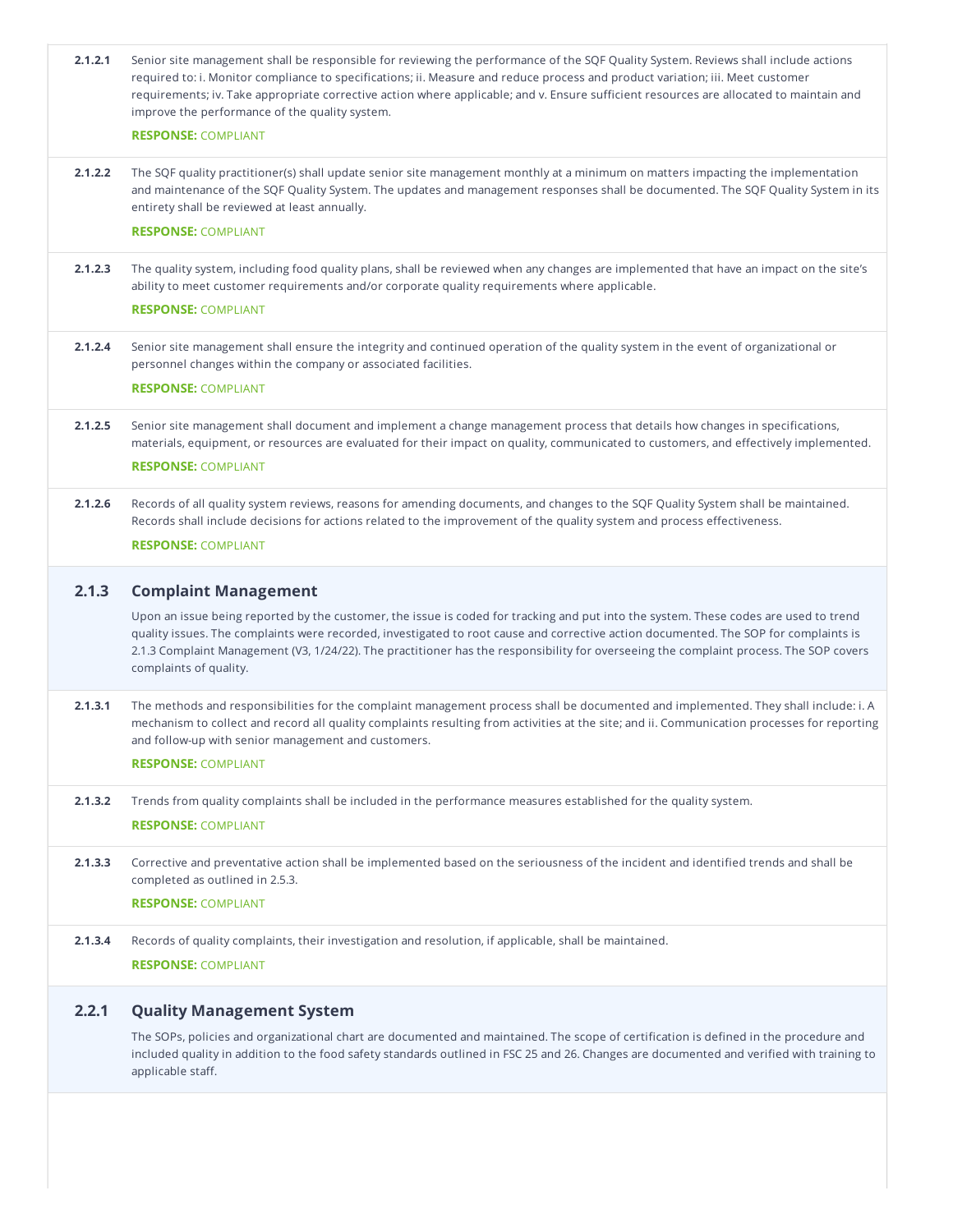| 2.2.2   | <b>Document Control</b><br>The SOP 2.2 Document Control and Records (V3, 1/24/2022) was documented and defined. SOP defined responsibility of the document                                                                                                                                                                                          |
|---------|-----------------------------------------------------------------------------------------------------------------------------------------------------------------------------------------------------------------------------------------------------------------------------------------------------------------------------------------------------|
|         |                                                                                                                                                                                                                                                                                                                                                     |
|         | control and how the documents are numbers, versioned and dated. The SOP also defined the methods of storage and retention.                                                                                                                                                                                                                          |
| 2.2.2.1 | The methods and responsibility for maintenance, storage, and distribution of quality documents shall be documented and implemented.<br><b>RESPONSE: COMPLIANT</b>                                                                                                                                                                                   |
| 2.2.2.2 | A register of current SQF Quality System documents and amendments to documents shall be maintained. Documents shall be safely<br>stored and readily accessible.                                                                                                                                                                                     |
|         | <b>RESPONSE: COMPLIANT</b>                                                                                                                                                                                                                                                                                                                          |
| 2.2.3   | <b>Records</b>                                                                                                                                                                                                                                                                                                                                      |
|         | The SOP 2.2.3 Records was documented and dated V2, 1/15/2018. The retention of SQF document was for a minimum of two years as<br>defined in the procedure. The completion and error correction were defined. The records were found to be completed properly to the<br>standard as filed records and records in use were reviewed during the audit. |
| 2.2.3.1 | The methods, frequency, and responsibility for verifying, maintaining, and retaining records shall be documented and implemented.<br><b>RESPONSE: COMPLIANT</b>                                                                                                                                                                                     |
| 2.2.3.2 | All records shall be legible and confirmed by those undertaking monitoring activities that demonstrate inspections, analyses, and other<br>essential activities have been completed.<br><b>RESPONSE: COMPLIANT</b>                                                                                                                                  |
| 2.2.3.3 | Records shall be readily accessible, retrievable, and securely stored to prevent unauthorized access, loss, damage, and deterioration.<br>Records shall be retained in accordance with periods specified by customers or regulations or, at a minimum, no less than the product<br>shelf-life.<br><b>RESPONSE: COMPLIANT</b>                        |
| 2.3.1   | <b>Product Formulation and Realization</b>                                                                                                                                                                                                                                                                                                          |
|         | Products are not formulated. This is a produce warehouse with a limited repack operation.                                                                                                                                                                                                                                                           |
| 2.3.1.1 | The methods for designing, developing, and converting product concepts to commercial realization shall include a comparison of process<br>controls with specification limits (i.e., process capability analysis) to ensure that processes can consistently supply products that meet<br>customer specifications.                                    |
|         | <b>RESPONSE: NOT APPLICABLE</b>                                                                                                                                                                                                                                                                                                                     |
|         | <b>EVIDENCE:</b> Products are not formulated. This is a produce warehouse with a limited repack operation.                                                                                                                                                                                                                                          |
| 2.3.1.2 | Product formulation, manufacturing processes, and the fulfillment of product quality requirements shall be validated by facility trials and<br>product testing.                                                                                                                                                                                     |
|         | <b>RESPONSE: NOT APPLICABLE</b>                                                                                                                                                                                                                                                                                                                     |
|         | <b>EVIDENCE:</b> Products are not formulated. This is a produce warehouse with a limited repack operation.                                                                                                                                                                                                                                          |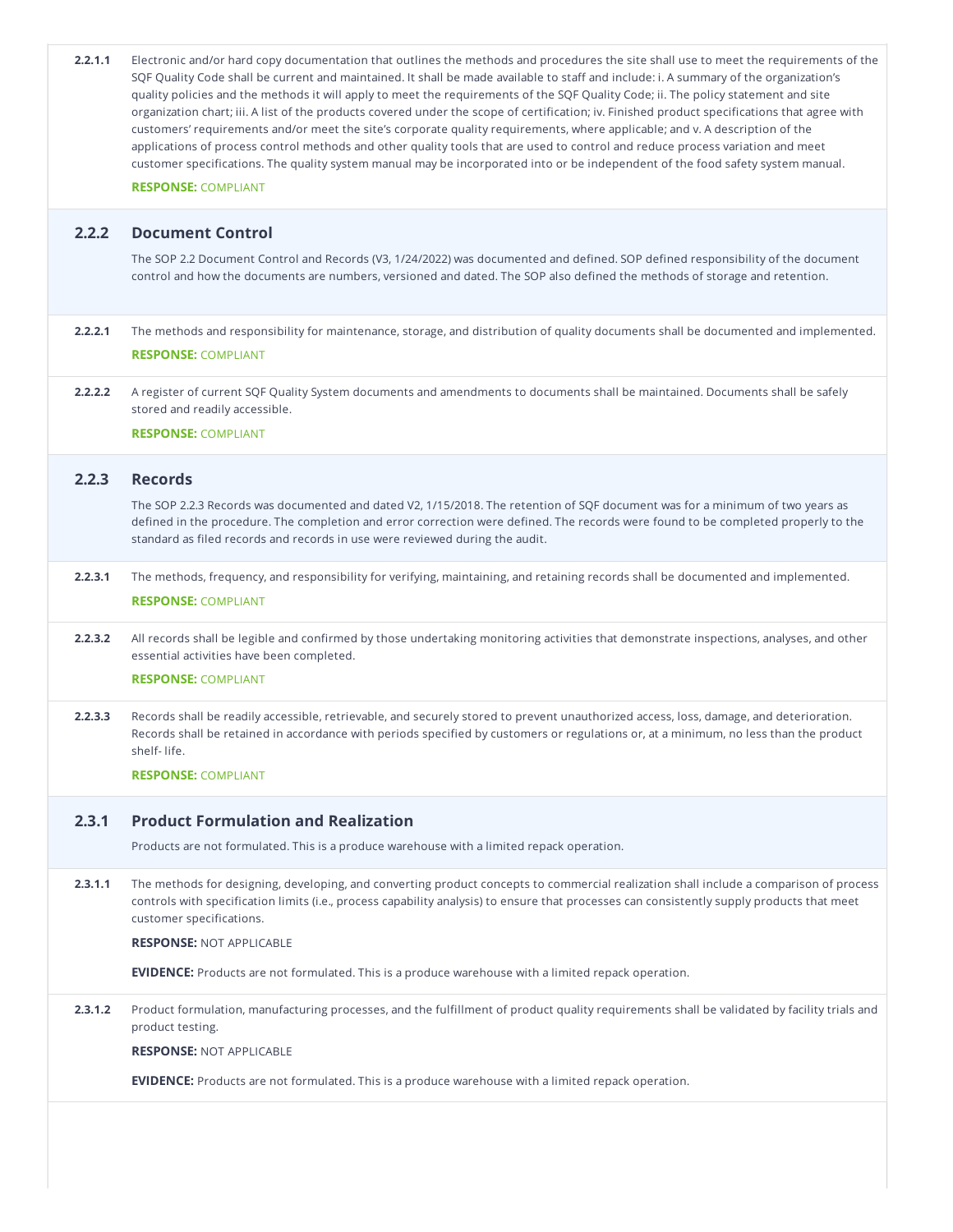| 2.3.1.3 | Shelf life trials shall be conducted for new products, or when there are changes in materials, ingredients, or equipment, to establish and<br>validate a product's packaging, handling, storage, and customer-use requirements through the end of its commercial life and consumer<br>use.                                                                                                                                                                                       |
|---------|----------------------------------------------------------------------------------------------------------------------------------------------------------------------------------------------------------------------------------------------------------------------------------------------------------------------------------------------------------------------------------------------------------------------------------------------------------------------------------|
|         | <b>RESPONSE: NOT APPLICABLE</b>                                                                                                                                                                                                                                                                                                                                                                                                                                                  |
|         | <b>EVIDENCE:</b> Products are not formulated. This is a produce warehouse with a limited repack operation.                                                                                                                                                                                                                                                                                                                                                                       |
| 2.3.2   | Specifications (Raw Material, Packaging, Finished Product, and Services)                                                                                                                                                                                                                                                                                                                                                                                                         |
|         | Specifications for customer-specific standards are on file and available for reference and POV (perfect order verification) checks. In<br>addition, Capitol City Produce uses USDA-defined produce quality standards to manage baseline quality. The contractor service provider<br>register with the relevant training and description of service defined is documented (1/15/2018, v2). This list was reviewed with the<br>internal audit on 3/8/2022 by the SQF practitioner. |
| 2.3.2.1 | Specifications for all raw materials and packaging, including but not limited to ingredients, additives, agricultural inputs (where<br>applicable), hazardous chemicals, and processing aids that impact finished product quality shall be documented and kept current.<br><b>RESPONSE: COMPLIANT</b>                                                                                                                                                                            |
| 2.3.2.2 | Raw and packaging quality parameters shall be verified upon receipt to ensure they meet specifications.<br><b>RESPONSE: COMPLIANT</b>                                                                                                                                                                                                                                                                                                                                            |
| 2.3.2.3 | Product labels that are designed or specified by customers shall be approved by those customers. Records shall be maintained of<br>customer approvals.                                                                                                                                                                                                                                                                                                                           |
|         | <b>RESPONSE: COMPLIANT</b>                                                                                                                                                                                                                                                                                                                                                                                                                                                       |
| 2.3.2.4 | The register of current raw material and packaging specifications shall include those raw material and packaging materials that impact<br>product quality and customer labels.                                                                                                                                                                                                                                                                                                   |
|         | <b>RESPONSE: COMPLIANT</b>                                                                                                                                                                                                                                                                                                                                                                                                                                                       |
| 2.3.2.5 | Finished product specifications shall be documented, current, approved by the site and its customers when required, and accessible to<br>relevant staff. The specifications shall include product quality attributes, service delivery requirements, and labeling and packaging<br>requirements.                                                                                                                                                                                 |
|         | <b>RESPONSE: COMPLIANT</b>                                                                                                                                                                                                                                                                                                                                                                                                                                                       |
| 2.3.2.6 | Customer product specifications and delivery requirements shall be communicated to appropriate departments and staff within the site.                                                                                                                                                                                                                                                                                                                                            |
|         | <b>RESPONSE: COMPLIANT</b>                                                                                                                                                                                                                                                                                                                                                                                                                                                       |
| 2.3.2.7 | Specifications for contract services that have an impact on in-process or finished product quality shall be documented, current, include a<br>full description of the service to be provided, and detail relevant training requirements of contract personnel. The register of contract<br>service specifications shall list those services impacting product quality                                                                                                            |
|         | <b>RESPONSE: COMPLIANT</b>                                                                                                                                                                                                                                                                                                                                                                                                                                                       |
| 2.3.3   | <b>Contract Manufacturers</b>                                                                                                                                                                                                                                                                                                                                                                                                                                                    |
|         | The site does not utilize contract manufacturing.                                                                                                                                                                                                                                                                                                                                                                                                                                |
| 2.3.3.1 | The methods and responsibility for ensuring all agreements with contract manufacturers relating to quality, site/customer product                                                                                                                                                                                                                                                                                                                                                |
|         | requirements, their realization, and delivery shall be specified, documented, agreed upon, and implemented.<br><b>RESPONSE: NOT APPLICABLE</b>                                                                                                                                                                                                                                                                                                                                   |
|         | <b>EVIDENCE:</b> The site does not utilize contract manufacturing.                                                                                                                                                                                                                                                                                                                                                                                                               |
|         |                                                                                                                                                                                                                                                                                                                                                                                                                                                                                  |
|         |                                                                                                                                                                                                                                                                                                                                                                                                                                                                                  |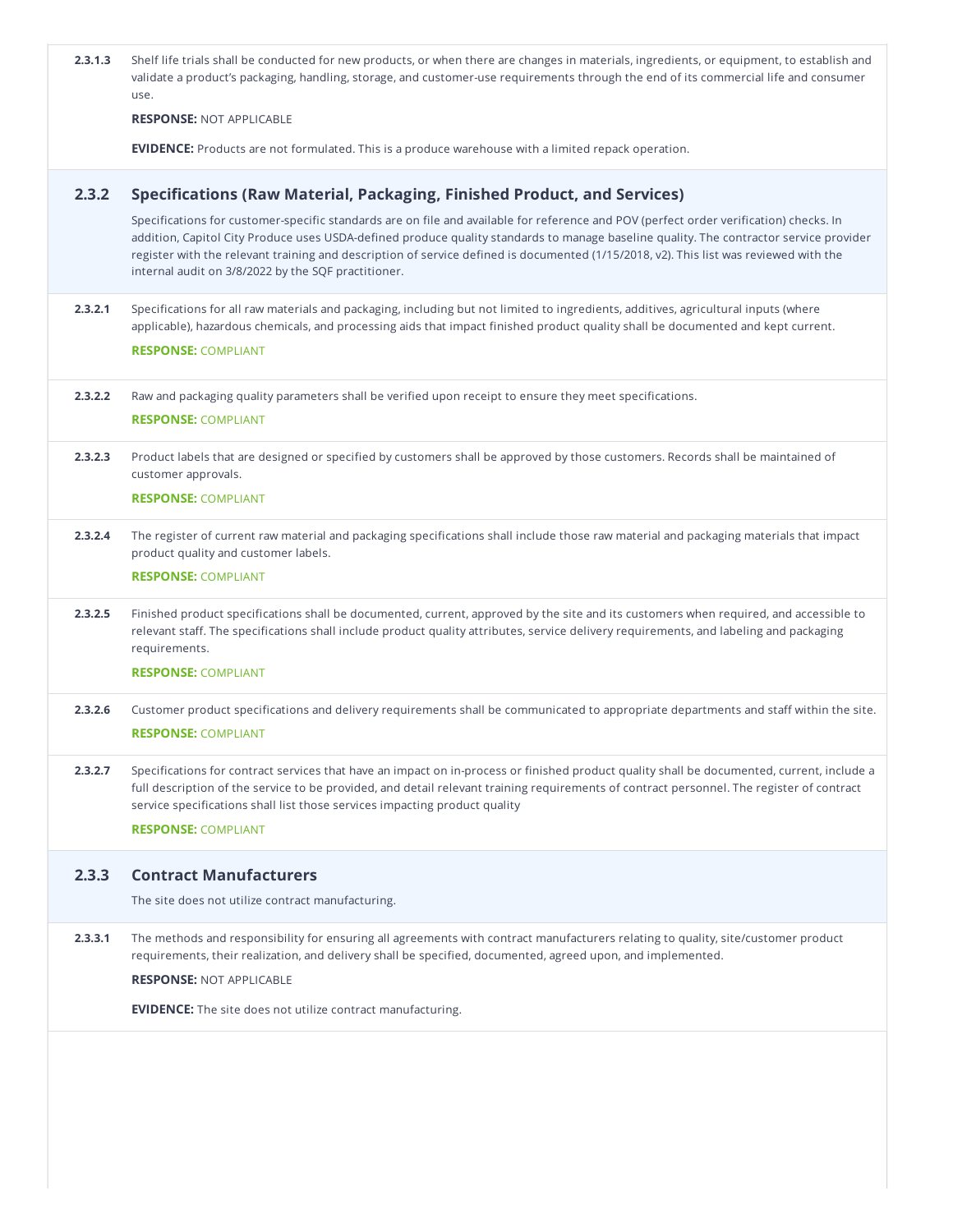| 2.3.3.2 | The site shall: i. Ensure that the processes in place at the contract manufacturer are capable of consistently meeting customer and/or<br>corporate quality requirements, where applicable; ii. Verify compliance with the SQF Quality Code and that all customer requirements are<br>being met; iii. Audit the contract manufacturer annually, at a minimum, to verify compliance to the SQF Quality Code and with agreed<br>arrangements, or accept the manufacturer's certification to the SQF Quality Code or equivalent; and iv. Ensure changes to contractual<br>agreements are approved by both parties, agreed with customers when necessary, and communicated to relevant personnel.<br><b>RESPONSE: NOT APPLICABLE</b>                                                                                                                                                                                                                                                                                                                                                                                                                                                                                                                                                                                                                                                                                                                                        |
|---------|-------------------------------------------------------------------------------------------------------------------------------------------------------------------------------------------------------------------------------------------------------------------------------------------------------------------------------------------------------------------------------------------------------------------------------------------------------------------------------------------------------------------------------------------------------------------------------------------------------------------------------------------------------------------------------------------------------------------------------------------------------------------------------------------------------------------------------------------------------------------------------------------------------------------------------------------------------------------------------------------------------------------------------------------------------------------------------------------------------------------------------------------------------------------------------------------------------------------------------------------------------------------------------------------------------------------------------------------------------------------------------------------------------------------------------------------------------------------------|
|         | <b>EVIDENCE:</b> The site does not utilize contract manufacturing.                                                                                                                                                                                                                                                                                                                                                                                                                                                                                                                                                                                                                                                                                                                                                                                                                                                                                                                                                                                                                                                                                                                                                                                                                                                                                                                                                                                                      |
|         |                                                                                                                                                                                                                                                                                                                                                                                                                                                                                                                                                                                                                                                                                                                                                                                                                                                                                                                                                                                                                                                                                                                                                                                                                                                                                                                                                                                                                                                                         |
| 2.3.3.3 | Records of audits, contracts, and changes to contractual agreements and their approvals shall be maintained.<br><b>RESPONSE: NOT APPLICABLE</b>                                                                                                                                                                                                                                                                                                                                                                                                                                                                                                                                                                                                                                                                                                                                                                                                                                                                                                                                                                                                                                                                                                                                                                                                                                                                                                                         |
|         | <b>EVIDENCE:</b> The site does not utilize contract manufacturing.                                                                                                                                                                                                                                                                                                                                                                                                                                                                                                                                                                                                                                                                                                                                                                                                                                                                                                                                                                                                                                                                                                                                                                                                                                                                                                                                                                                                      |
| 2.3.4   |                                                                                                                                                                                                                                                                                                                                                                                                                                                                                                                                                                                                                                                                                                                                                                                                                                                                                                                                                                                                                                                                                                                                                                                                                                                                                                                                                                                                                                                                         |
|         | <b>Approved Supplier Program</b><br>From a quality perspective, the procurement personnel track safety, product quality, performance, order fulfillment, etc. through vendor<br>assessment. Trouble reports are generated for quality issues noted with deliveries and feeds back into overall vendor performance. The<br>SOP 2.3.4 Approved Supplier Program is defined and documented (V2, 1/15/18). The supplier approval for most produce items is managed<br>by purchasing from Pro*Act-approved suppliers. Pro*Act is a procurement organization/buying group that vets suppliers. The<br>requirements were outlined in the Summary of the Pro*Act Supplier Management Program document dated 1/1/2022. Pro*Act requires<br>audits for GAP and compliance with the 21 CFR 112 as well as compliance to FSMA, GAP/food safety questionnaire, letter of guarantee,<br>HACCP / PC food safety plan and others applicable to the type of operation (processor or shipper). Quality standards are also monitored<br>and fed back to the ongoing vendor scorecard. The approved supplier list was documented and dated 3/21/22. The requirement for<br>supplier audits was verified by access the current audits for a dairy item, non-Pro*Act-approved and a Pro*Act approved supplier. The<br>approval program also covers suppliers for packaging materials used for re-pack. The list of packaging suppliers for repack bags and<br>boxes was documented (3/23/21). |
| 2.3.4.1 | Raw materials, ingredients, packaging materials, processing aids, and services, including co-manufactured products, that impact finished<br>product quality shall be supplied by an approved supplier.<br><b>RESPONSE: COMPLIANT</b>                                                                                                                                                                                                                                                                                                                                                                                                                                                                                                                                                                                                                                                                                                                                                                                                                                                                                                                                                                                                                                                                                                                                                                                                                                    |
| 2.3.4.2 | Material suppliers shall be selected and approved based on their ability to supply materials that meet quality specifications. The<br>evaluation program shall require suppliers to: i. Maintain controlled and current copies of specifications; ii. Have processes that are<br>capable of consistently supplying materials that meet specification and other defined quality metrics (e.g., delivery, service, etc.); iii.<br>Provide evidence that the supplied product meets agreed specifications and metrics; and iv. Have a complaint management system in<br>place that includes corrective actions processes.<br><b>RESPONSE: COMPLIANT</b>                                                                                                                                                                                                                                                                                                                                                                                                                                                                                                                                                                                                                                                                                                                                                                                                                    |
| 2.3.4.3 | Materials supplied shall only be accepted by the site based on either a certificate of analysis for each lot received, or inspection of the lot<br>at receipt, to ensure materials comply with specifications. All receipts shall be visually inspected for damage and product integrity.<br><b>RESPONSE: COMPLIANT</b>                                                                                                                                                                                                                                                                                                                                                                                                                                                                                                                                                                                                                                                                                                                                                                                                                                                                                                                                                                                                                                                                                                                                                 |
| 2.3.4.4 | The approved supplier program shall include an agreement with suppliers for the return or disposal of materials that fail to meet<br>specifications or are damaged or contaminated.                                                                                                                                                                                                                                                                                                                                                                                                                                                                                                                                                                                                                                                                                                                                                                                                                                                                                                                                                                                                                                                                                                                                                                                                                                                                                     |
|         | <b>RESPONSE: COMPLIANT</b>                                                                                                                                                                                                                                                                                                                                                                                                                                                                                                                                                                                                                                                                                                                                                                                                                                                                                                                                                                                                                                                                                                                                                                                                                                                                                                                                                                                                                                              |
| 2.3.4.5 | Any supplier audits performed shall be conducted by individuals knowledgeable of applicable regulatory and food quality requirements<br>and trained in auditing techniques.                                                                                                                                                                                                                                                                                                                                                                                                                                                                                                                                                                                                                                                                                                                                                                                                                                                                                                                                                                                                                                                                                                                                                                                                                                                                                             |
|         | <b>RESPONSE: COMPLIANT</b>                                                                                                                                                                                                                                                                                                                                                                                                                                                                                                                                                                                                                                                                                                                                                                                                                                                                                                                                                                                                                                                                                                                                                                                                                                                                                                                                                                                                                                              |
| 2.4.1   | <b>Customer Requirements</b>                                                                                                                                                                                                                                                                                                                                                                                                                                                                                                                                                                                                                                                                                                                                                                                                                                                                                                                                                                                                                                                                                                                                                                                                                                                                                                                                                                                                                                            |
|         | Customer requirements are monitored through POV (perfect order verification). This is the inspection to specific customer requirements<br>around an order (example - specific sizes, color, ripeness level, etc.).                                                                                                                                                                                                                                                                                                                                                                                                                                                                                                                                                                                                                                                                                                                                                                                                                                                                                                                                                                                                                                                                                                                                                                                                                                                      |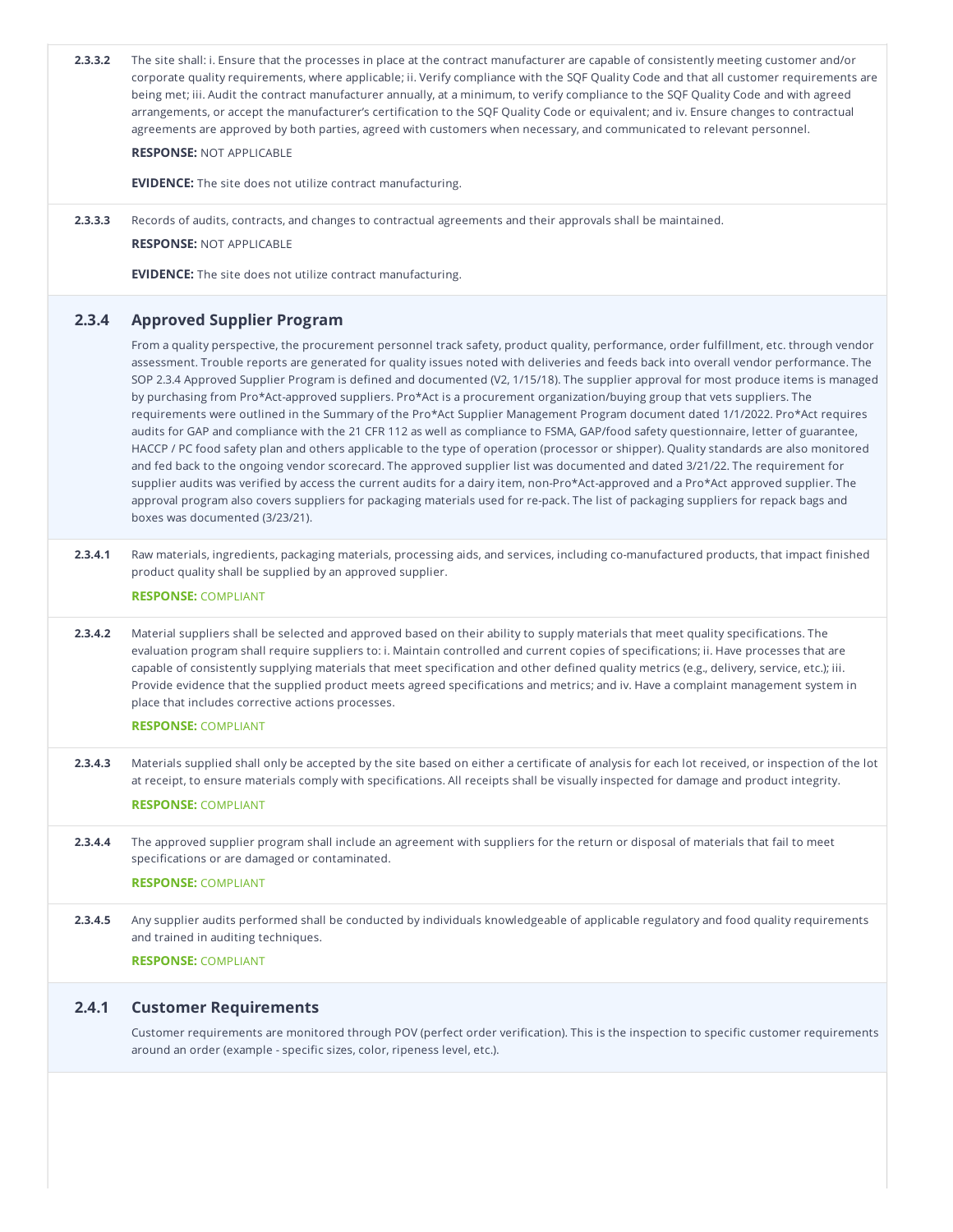| 2.4.1.1 | The methods and responsibilities for managing customer requirements and/or consumer expectations shall be documented and<br>implemented. They shall include at a minimum: i. A review and approval process for all new or updated customer requirements, as they<br>occur; ii. A process for collection and analysis of data for product quality attributes to ensure specifications continue to meet consumer<br>expectations; and iii. A communication process to notify identified customers when the ability to supply compliant products is<br>temporarily halted.                                                                                                                                                                                                                                                                                                                                                                                                                                                                                                                                                                                                                                                                                                                                                                                                                                                                                                                       |
|---------|-----------------------------------------------------------------------------------------------------------------------------------------------------------------------------------------------------------------------------------------------------------------------------------------------------------------------------------------------------------------------------------------------------------------------------------------------------------------------------------------------------------------------------------------------------------------------------------------------------------------------------------------------------------------------------------------------------------------------------------------------------------------------------------------------------------------------------------------------------------------------------------------------------------------------------------------------------------------------------------------------------------------------------------------------------------------------------------------------------------------------------------------------------------------------------------------------------------------------------------------------------------------------------------------------------------------------------------------------------------------------------------------------------------------------------------------------------------------------------------------------|
|         | <b>RESPONSE: COMPLIANT</b>                                                                                                                                                                                                                                                                                                                                                                                                                                                                                                                                                                                                                                                                                                                                                                                                                                                                                                                                                                                                                                                                                                                                                                                                                                                                                                                                                                                                                                                                    |
| 2.4.1.2 | Where customer products, materials, or equipment are used within the facility, the site shall have measures in place to safeguard<br>customer property and ensure its correct and proper use.                                                                                                                                                                                                                                                                                                                                                                                                                                                                                                                                                                                                                                                                                                                                                                                                                                                                                                                                                                                                                                                                                                                                                                                                                                                                                                 |
|         | <b>RESPONSE: COMPLIANT</b>                                                                                                                                                                                                                                                                                                                                                                                                                                                                                                                                                                                                                                                                                                                                                                                                                                                                                                                                                                                                                                                                                                                                                                                                                                                                                                                                                                                                                                                                    |
| 2.4.2   | <b>Quality Fundamentals</b>                                                                                                                                                                                                                                                                                                                                                                                                                                                                                                                                                                                                                                                                                                                                                                                                                                                                                                                                                                                                                                                                                                                                                                                                                                                                                                                                                                                                                                                                   |
|         | The building and equipment were in good condition. The SOP for 11.2.9.1 Equipment, Utensils and Protective Clothing (V1, 4/21/21) was<br>documented and included the specification or description of required properties for utensils, gloves, clothing and equipment. A<br>checklist for purchasing of new equipment was on file as a guide to qualify new equipment. Equipment used in the warehouse was in<br>good condition. The tables in use were observed to be clean and in good condition. Gloves were observed to be changed as needed as<br>gloves that were in use at the time of the audit were clean and in good condition. The racks and shelving were in good condition. The<br>calibration SOP 12.2.3 was documented V3, 1/24/22. The directory of calibration activity was defined to the equipment, device ID,<br>frequency, method and responsibility. The calibration certificates for the NIST thermometer (exp. 2/23/2023), the scales (performed<br>9/7/2021), and the weight used for daily scale monitoring (exp. 2/23/23). The daily scale calibrations conducted by in-house employees<br>were recorded. This was accomplished by using a 5 lb. weight. The weekly (receiving and shipping) thermometer calibrations were<br>recorded. These were conducted by in-house personnel. The record of the previous year was reviewed. The site defined and documented<br>the storage conditions needed to maintain the products for quality delivery to the customers. |
| 2.4.2.1 | The buildings and equipment shall be constructed, designed, and maintained to facilitate the manufacture, handling, storage, and/or<br>delivery of food that meets customer specifications, regulatory requirements, and/or company quality requirements.                                                                                                                                                                                                                                                                                                                                                                                                                                                                                                                                                                                                                                                                                                                                                                                                                                                                                                                                                                                                                                                                                                                                                                                                                                     |
|         | <b>RESPONSE: COMPLIANT</b>                                                                                                                                                                                                                                                                                                                                                                                                                                                                                                                                                                                                                                                                                                                                                                                                                                                                                                                                                                                                                                                                                                                                                                                                                                                                                                                                                                                                                                                                    |
| 2.4.2.2 | The methods and responsibility for the calibration of measuring, test, and inspection equipment used for quality testing of raw materials,<br>work-in-progress, and finished product, for food quality plans and other process controls, or to demonstrate compliance with customer<br>specifications, shall be documented and implemented. Software used for such activities shall be validated as appropriate.                                                                                                                                                                                                                                                                                                                                                                                                                                                                                                                                                                                                                                                                                                                                                                                                                                                                                                                                                                                                                                                                              |
|         | <b>RESPONSE: COMPLIANT</b>                                                                                                                                                                                                                                                                                                                                                                                                                                                                                                                                                                                                                                                                                                                                                                                                                                                                                                                                                                                                                                                                                                                                                                                                                                                                                                                                                                                                                                                                    |
| 2.4.2.3 | Storage and transport of raw materials, work-in-progress, and finished product shall be suitable to maintain the integrity of the product<br>without loss, waste, or damage and to meet customer requirements for inventory management and transportation, where applicable.<br><b>RESPONSE: COMPLIANT</b>                                                                                                                                                                                                                                                                                                                                                                                                                                                                                                                                                                                                                                                                                                                                                                                                                                                                                                                                                                                                                                                                                                                                                                                    |
| 2.4.3   |                                                                                                                                                                                                                                                                                                                                                                                                                                                                                                                                                                                                                                                                                                                                                                                                                                                                                                                                                                                                                                                                                                                                                                                                                                                                                                                                                                                                                                                                                               |
|         | <b>Food Quality Plan</b><br>The quality plan was generated out of the definition of PRPs for quality (programs to measure quality, flow diagram, ingredient and<br>packaging hazard analysis, process hazard analysis, risk assessment, production evaluation and quality plan summary. The analysis does<br>not identify any CQPs but defines in detail the quality points and supporting programs that are closely monitored to result in high quality<br>product and service. These quality points were receiving (temperature, standards), rework inspection / culling, temperature storage,<br>transportation temperatures, and quality parameters to meet customer expectation.                                                                                                                                                                                                                                                                                                                                                                                                                                                                                                                                                                                                                                                                                                                                                                                                         |
| 2.4.3.1 | A food quality plan shall be developed, effectively implemented, and maintained in accordance with a risk-based method such as HACCP.<br>The food quality plan may be combined with or independent from the food safety plan, but either way it must identify quality threats and<br>critical quality points and their controls.                                                                                                                                                                                                                                                                                                                                                                                                                                                                                                                                                                                                                                                                                                                                                                                                                                                                                                                                                                                                                                                                                                                                                              |
|         | <b>RESPONSE: COMPLIANT</b>                                                                                                                                                                                                                                                                                                                                                                                                                                                                                                                                                                                                                                                                                                                                                                                                                                                                                                                                                                                                                                                                                                                                                                                                                                                                                                                                                                                                                                                                    |
| 2.4.3.2 | The food quality plan shall outline how the site controls and assures the quality attributes of the products or product groups and their<br>associated processes.                                                                                                                                                                                                                                                                                                                                                                                                                                                                                                                                                                                                                                                                                                                                                                                                                                                                                                                                                                                                                                                                                                                                                                                                                                                                                                                             |
|         | <b>RESPONSE: COMPLIANT</b>                                                                                                                                                                                                                                                                                                                                                                                                                                                                                                                                                                                                                                                                                                                                                                                                                                                                                                                                                                                                                                                                                                                                                                                                                                                                                                                                                                                                                                                                    |
| 2.4.3.3 | The food quality plan shall be developed and maintained by a multidisciplinary team that includes the SQF quality practitioner and those<br>site personnel with technical, production, and marketing knowledge of the relevant products and associated processes. Where the<br>relevant expertise is not available on-site, advice may be obtained from other sources to assist the food quality team. The composition of<br>the food quality team may be different from the food safety team.                                                                                                                                                                                                                                                                                                                                                                                                                                                                                                                                                                                                                                                                                                                                                                                                                                                                                                                                                                                                |
|         | <b>RESPONSE: COMPLIANT</b>                                                                                                                                                                                                                                                                                                                                                                                                                                                                                                                                                                                                                                                                                                                                                                                                                                                                                                                                                                                                                                                                                                                                                                                                                                                                                                                                                                                                                                                                    |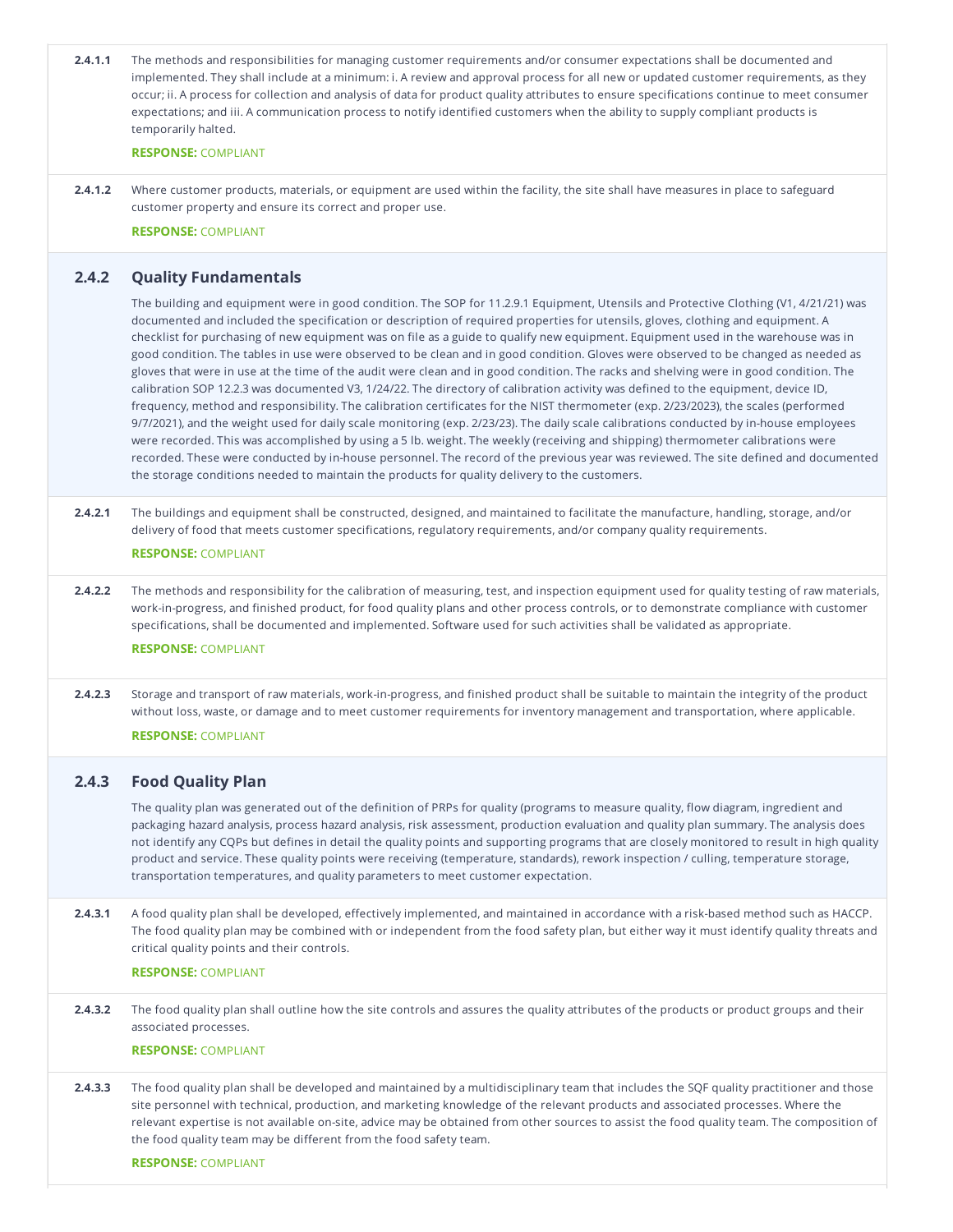| 2.4.3.4  | The scope of the food quality plan shall be developed and documented, including the start and endpoints of the processes under<br>consideration and all relevant inputs and outputs.                                                                                                                                                                                                                                                                    |
|----------|---------------------------------------------------------------------------------------------------------------------------------------------------------------------------------------------------------------------------------------------------------------------------------------------------------------------------------------------------------------------------------------------------------------------------------------------------------|
|          | <b>RESPONSE: COMPLIANT</b>                                                                                                                                                                                                                                                                                                                                                                                                                              |
| 2.4.3.5  | Product descriptions shall be developed and documented for all products included in the scope of the food quality plan. This shall<br>include information in the finished product specifications (refer to 2.3.2.1) plus any additional quality or service attributes established by<br>agreement with the customers.                                                                                                                                   |
|          | <b>RESPONSE: COMPLIANT</b>                                                                                                                                                                                                                                                                                                                                                                                                                              |
| 2.4.3.6  | The intended use of each product shall be determined and documented. This shall include, as appropriate, target consumer groups, ease<br>of use by consumers, consumer instructions, evidence of tampering, and other applicable information affecting product quality.                                                                                                                                                                                 |
|          | <b>RESPONSE: COMPLIANT</b>                                                                                                                                                                                                                                                                                                                                                                                                                              |
| 2.4.3.7  | The food quality team shall review the flow diagrams developed as part of the food safety plan and confirm and ensure process steps,<br>process delays, and inputs and outputs that impact product quality are included.                                                                                                                                                                                                                                |
|          | <b>RESPONSE: COMPLIANT</b>                                                                                                                                                                                                                                                                                                                                                                                                                              |
| 2.4.3.8  | The food quality team shall identify and document all quality threats that can reasonably be expected to occur at each step in the<br>processes, including raw materials and other inputs.                                                                                                                                                                                                                                                              |
|          | <b>RESPONSE: COMPLIANT</b>                                                                                                                                                                                                                                                                                                                                                                                                                              |
| 2.4.3.9  | The food quality team shall conduct a quality threat analysis for every identified quality threat to identify which threats are significant,<br>i.e., their elimination or reduction to an acceptable level is necessary to ensure or maintain product quality. The methodology for<br>determining threat significance shall be documented and used consistently to assess all potential quality threats.                                               |
|          | <b>RESPONSE: COMPLIANT</b>                                                                                                                                                                                                                                                                                                                                                                                                                              |
| 2.4.3.10 | The food quality team shall determine and document the control measures that must be applied to all significant quality threats. More<br>than one control measure may be required to control an identified threat, and more than one significant threat may be controlled by a<br>specific control measure.                                                                                                                                             |
|          | <b>RESPONSE: COMPLIANT</b>                                                                                                                                                                                                                                                                                                                                                                                                                              |
| 2.4.3.11 | Based on the results of the threat analysis (refer to 2.4.3.9), the food quality team shall identify the steps in the processes where control<br>must be applied to eliminate a significant threat or reduce it to an acceptable level. These steps shall be identified as Critical Quality<br>Points or CQPs.                                                                                                                                          |
|          | <b>RESPONSE: COMPLIANT</b>                                                                                                                                                                                                                                                                                                                                                                                                                              |
| 2.4.3.12 | For each identified CQP, the food quality team shall identify and document the quality limits that separate acceptable from unacceptable<br>product. The food quality team shall validate the critical quality limits to ensure the designated level of control of the identified quality<br>threat (s), and that all critical quality limits and control measures individually or in combination effectively provide the level of control<br>required. |
|          | <b>RESPONSE: COMPLIANT</b>                                                                                                                                                                                                                                                                                                                                                                                                                              |
|          | 2.4.3.13 The food quality team shall develop and document procedures to monitor CQPs to ensure they remain within the established limits<br>(refer to 2.4.3.12). Monitoring procedures shall identify the personnel assigned to conduct testing, the sampling and test methods, and<br>the test frequency.                                                                                                                                              |
|          | <b>RESPONSE: COMPLIANT</b>                                                                                                                                                                                                                                                                                                                                                                                                                              |
| 2.4.3.14 | The food quality team shall develop and document deviation procedures that identify the disposition of affected product when<br>monitoring indicates a loss of control at a CQP. The procedures shall also prescribe actions to correct the process step to prevent<br>recurrence of the quality failure.                                                                                                                                               |
|          | <b>RESPONSE: COMPLIANT</b>                                                                                                                                                                                                                                                                                                                                                                                                                              |
| 2.4.3.15 | The documented and approved food quality plan shall be fully implemented. The effective implementation shall be monitored by the<br>food quality team, and a full review of the documented and implemented plans shall be conducted at least annually, or when changes to<br>the process, equipment, specifications or inputs occur which may affect product quality.                                                                                   |
|          | <b>RESPONSE: COMPLIANT</b>                                                                                                                                                                                                                                                                                                                                                                                                                              |
|          |                                                                                                                                                                                                                                                                                                                                                                                                                                                         |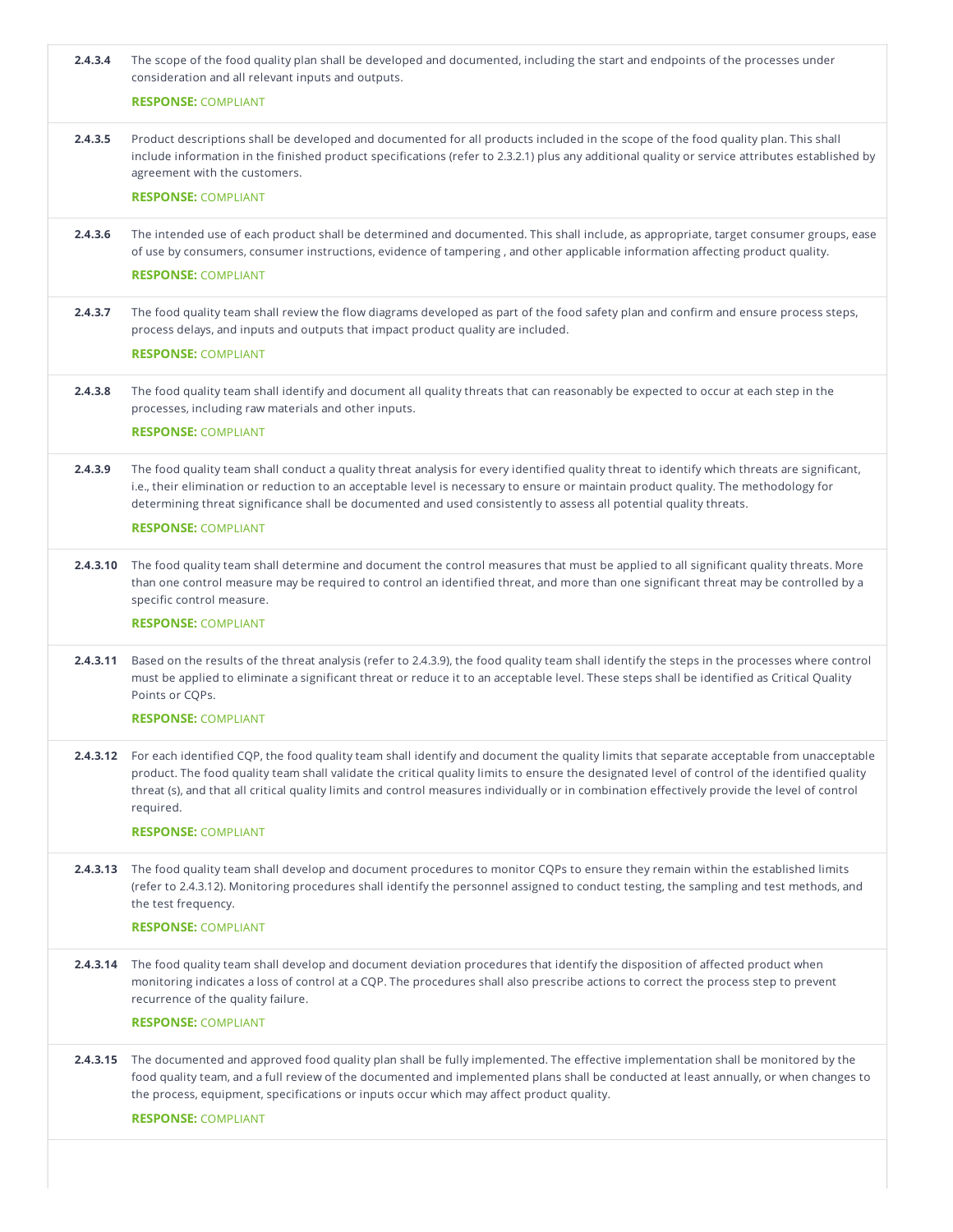**2.4.3.16** Implemented food quality plans shall be verified as part of SQF Quality System verification (refer to 2.5).

**RESPONSE:** COMPLIANT

# **2.4.4 Product Sampling, Inspection, and Analysis**

The sampling plan for inspection of loads is 5% of cases from full pallets will be inspected and no fewer than 10% of partial pallets will be inspected. 100% of small loads (5 cases or less) will be inspected. All loads are inspected for temperature front, middle and back. The schedule for quality inspection of product in storage with assignment to specific employee was documented (aisle / slot storage inspection, rework inspection / culling and QA table. A "Trouble Report" is generated for issues found from the inspections. Everything on the warehouse aisles and received is inspected.

**2.4.4.1** Processing parameters or in-process measurements shall be established, validated, and verified at a determined frequency to meet all customer, regulatory, and/or company requirements.

### **RESPONSE:** COMPLIANT

**2.4.4.2** On-site laboratories and inspection stations shall be equipped and resourced to enable testing of in-process and finished products to meet customer, regulatory, and/ or company requirements and meet quality objectives. External laboratories shall be accredited to ISO/IEC 17025 or an equivalent international standard and included on the site's contract service specifications list (refer to 2.3.2.7).

# **RESPONSE:** COMPLIANT

**2.4.4.3** Process control methods shall be used to effectively control and optimize production processes to improve process efficiency, product quality, and reduce waste. Control charts and/or other quality tools shall be used for control of key processes

# **RESPONSE:** COMPLIANT

**2.4.4.4** A sensory evaluation program shall be in place to ensure alignment with agreed customer and/or company requirements. Sensory evaluation results shall be communicated with relevant staff and with customers where appropriate.

### **RESPONSE:** COMPLIANT

**2.4.4.5** Records of all quality inspections and analyses and statistical analyses shall be maintained.

**RESPONSE:** COMPLIANT

## **2.4.5 Non-conforming Product or Equipment**

The facility maintained SOP 2.4.5 for handling of non-conforming product. The primary hold reasons for produce holds are for quality assessment or quality issues. These are caused by customer feedback or inhouse inspection finds. Products and equipment are tagged and also put on hold in the management system. There is an ERP program in place that is used to manage/record receiving inspection, inventory, shipping, repack, order entry, accounting, manage procurement and hold. A log of hold product was kept with disposition, trained employee that managed release, lot #, product and date of hold. The log was generated for the auditor review.

**2.4.5.1** Non-conforming product shall include products that fail to meet in-process or product requirements for quality. Non-conforming product shall be suitably identified, segregated, and appropriately dispositioned with records maintained.

#### **RESPONSE:** COMPLIANT

**2.4.5.2** Non-conforming equipment shall include equipment that is not suitable for use and/ or is not capable of producing products that meet in-process or product requirements for quality. Non-conforming equipment shall be identified and segregated from production areas, if possible, with appropriate documentation maintained.

#### **RESPONSE:** COMPLIANT

**2.4.5.3** The site shall document and implement a procedure to accept returned product that does not meet finished product specifications. The procedure shall include identification, handling, and disposition of returned goods to prevent redistribution or contamination of other products.

**RESPONSE:** COMPLIANT

### **2.4.6 Product Rework**

Rework / Recoup SOP is documented. Scope of procedure covers quality and safety inspection and rework of stored products or inspection of returned product. This is not a true rework but a working of stored product to remove quality deficient product. A log is kept of the activity. The log entries noted product, lot, culled amount and initials of employees of employee performing cull. The product retains the original lot number and traceability information.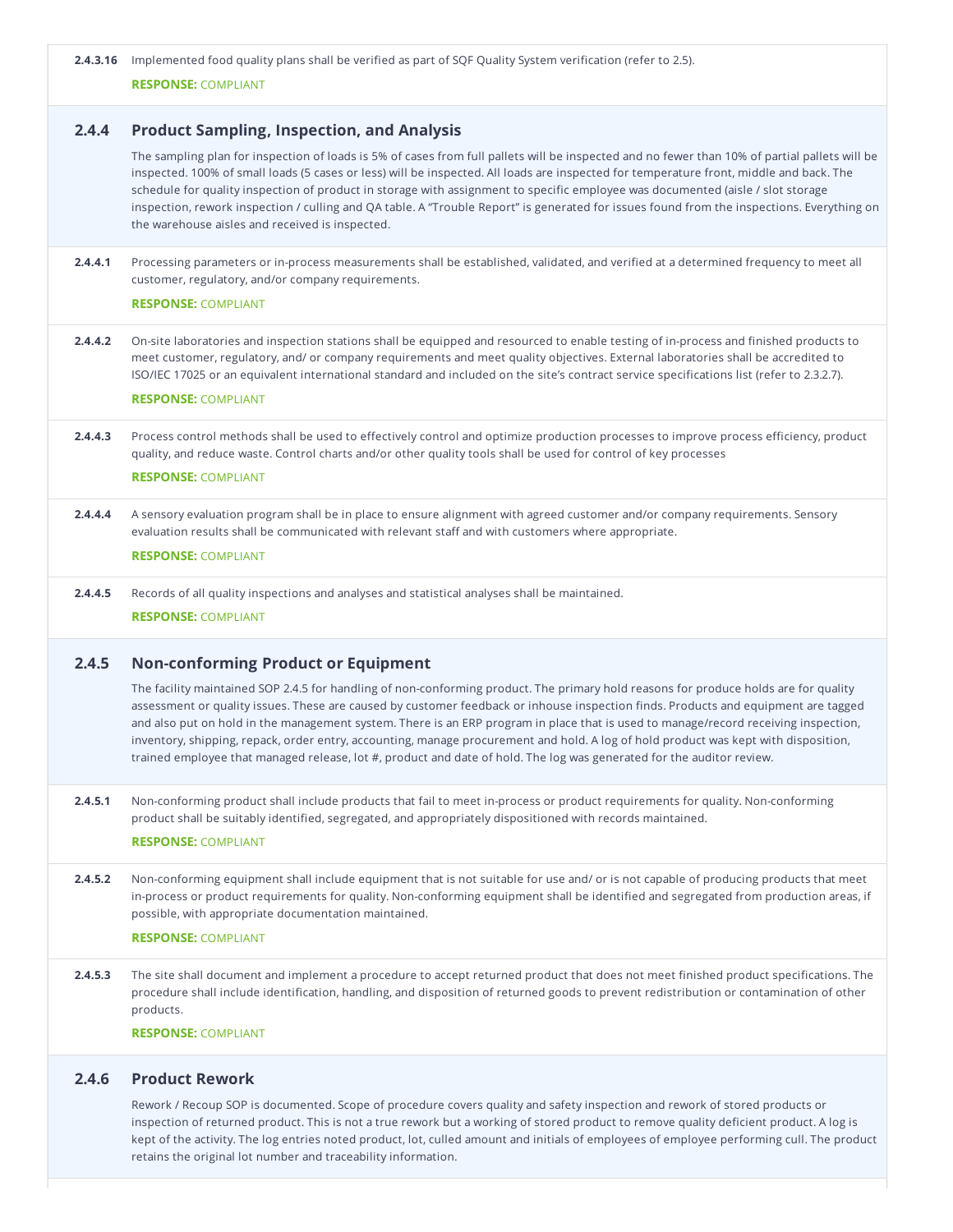| 2.4.6.1 | Procedures shall be documented and implemented to ensure product quality or formulation is not compromised by the rework process.<br>Material to be reworked shall be identified and traceable. Rework operations shall be overseen by qualified personnel.<br><b>RESPONSE: COMPLIANT</b>                                                                                                                                                                                         |
|---------|-----------------------------------------------------------------------------------------------------------------------------------------------------------------------------------------------------------------------------------------------------------------------------------------------------------------------------------------------------------------------------------------------------------------------------------------------------------------------------------|
| 2.4.7   | <b>Product Release</b>                                                                                                                                                                                                                                                                                                                                                                                                                                                            |
|         | Hold and release/disposition records were reviewed. The SOP 2.4.7 Product Release was documented. Quality Assurance department<br>employees are the only personnel that are approved to release product release.                                                                                                                                                                                                                                                                  |
| 2.4.7.1 | The site shall document and implement a positive product release procedure to ensure that, at the time of delivery to its customer, the<br>food supplied complies with all agreed customer, regulatory, and/or company requirements, including but not limited to product<br>specifications, sensory attributes, packaging and package integrity, labeling, delivery, and service requirements.<br><b>RESPONSE: COMPLIANT</b>                                                     |
| 2.4.7.2 | Records of all product release or disposition shall be maintained<br><b>RESPONSE: COMPLIANT</b>                                                                                                                                                                                                                                                                                                                                                                                   |
| 2.5.1   | <b>Validation and Effectiveness</b>                                                                                                                                                                                                                                                                                                                                                                                                                                               |
|         | The Quality Validation summary was documented. The four QPs status were validated against targets. This was recorded on 3/8/2022. The<br>management team (VP of Ops, SQF Practitioner, Dir. Of Procurement, QA, Warehouse Supervisor and SQF Consultant) were participatory<br>and signed the validation document. The Quality Targets (returns and shipments), complaints, QA testing (inspections of incoming<br>products to quality specification), and customer requirements. |
| 2.5.1.1 | Validation activities shall include those necessary to authenticate critical quality limits, process controls, and other quality tests<br>established to meet customer requirements.                                                                                                                                                                                                                                                                                              |
|         | <b>RESPONSE: COMPLIANT</b>                                                                                                                                                                                                                                                                                                                                                                                                                                                        |
| 2.5.1.2 | Records of validation of quality criteria shall be maintained.                                                                                                                                                                                                                                                                                                                                                                                                                    |
|         | <b>RESPONSE: COMPLIANT</b>                                                                                                                                                                                                                                                                                                                                                                                                                                                        |
| 2.5.2   | <b>Verification Activities</b>                                                                                                                                                                                                                                                                                                                                                                                                                                                    |
|         | The schedule for quality inspection with assignment to specific employee was documented (aisle / slot storage inspection, rework<br>inspection / culling and QA table. A "Trouble Report" is generated for issues found from the inspections. Everything on the aisle and<br>received is inspected.                                                                                                                                                                               |
| 2.5.2.1 | The verification schedule shall include activities designed to ensure the effectiveness of process controls and quality tests.<br><b>RESPONSE: COMPLIANT</b>                                                                                                                                                                                                                                                                                                                      |
| 2.5.2.2 | The methods, responsibility, and criteria for verifying the effectiveness of monitoring critical quality points and other process and quality<br>controls shall be documented and implemented. The methods applied shall ensure that personnel with responsibility for verifying<br>monitoring activities authorize each record.                                                                                                                                                  |
|         | <b>RESPONSE: COMPLIANT</b>                                                                                                                                                                                                                                                                                                                                                                                                                                                        |
| 2.5.2.3 | Verification activities shall include a comparison between process control limits and specification limits to ensure alignment and<br>appropriate process control corrections.                                                                                                                                                                                                                                                                                                    |
|         | <b>RESPONSE: COMPLIANT</b>                                                                                                                                                                                                                                                                                                                                                                                                                                                        |
| 2.5.2.4 | Records of the verification of quality activities shall be maintained.                                                                                                                                                                                                                                                                                                                                                                                                            |
|         | <b>RESPONSE: COMPLIANT</b>                                                                                                                                                                                                                                                                                                                                                                                                                                                        |
| 2.5.3   | <b>Corrective and Preventative Action</b>                                                                                                                                                                                                                                                                                                                                                                                                                                         |
|         | SOP and Form 2.5.5 Corrective and Preventative Action are completed for quality complaints, internal inspections, system audits, external<br>inspections, and others as needs are identified. The corrective actions for these programs were verified throughout the audit as<br>programs were reviewed and opportunities were recorded.                                                                                                                                          |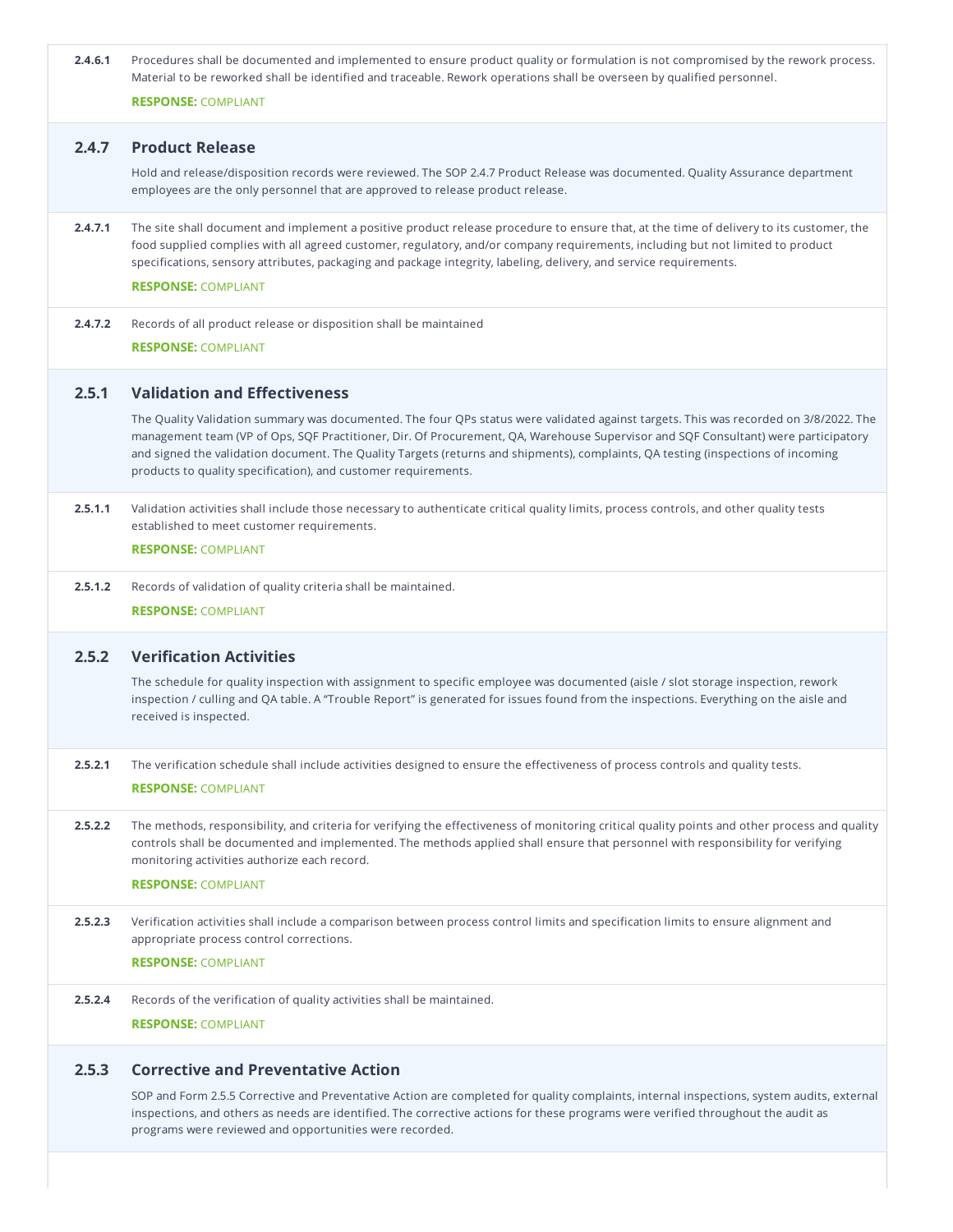| 2.5.3.1 | Corrective and preventative action methods shall include the identification of the root cause(s) and the resolution of non-compliance of<br>critical quality limits and deviations from quality requirements.                                                                                                                                                                                                                                                                                                                                                                                                                                                                                                                                                                                                                                                                                                                                                                                                                                                                                              |
|---------|------------------------------------------------------------------------------------------------------------------------------------------------------------------------------------------------------------------------------------------------------------------------------------------------------------------------------------------------------------------------------------------------------------------------------------------------------------------------------------------------------------------------------------------------------------------------------------------------------------------------------------------------------------------------------------------------------------------------------------------------------------------------------------------------------------------------------------------------------------------------------------------------------------------------------------------------------------------------------------------------------------------------------------------------------------------------------------------------------------|
|         | <b>RESPONSE: COMPLIANT</b>                                                                                                                                                                                                                                                                                                                                                                                                                                                                                                                                                                                                                                                                                                                                                                                                                                                                                                                                                                                                                                                                                 |
| 2.5.4   | <b>Internal Audits</b>                                                                                                                                                                                                                                                                                                                                                                                                                                                                                                                                                                                                                                                                                                                                                                                                                                                                                                                                                                                                                                                                                     |
|         | The internal audit was conducted 3/7-8/22 and the corrective actions are documented for non-conformances. The modules 2 and 12 are<br>completed. The quality and food safety edition 9 internal audits were completed.                                                                                                                                                                                                                                                                                                                                                                                                                                                                                                                                                                                                                                                                                                                                                                                                                                                                                     |
| 2.5.4.1 | Internal audit plans and methods shall include assessments of food quality plans, process controls, quality tests, and other activities<br>implemented to meet finished product specifications as well as customer and company requirements.<br><b>RESPONSE: COMPLIANT</b>                                                                                                                                                                                                                                                                                                                                                                                                                                                                                                                                                                                                                                                                                                                                                                                                                                 |
| 2.5.4.2 | Staff conducting the quality internal audits shall be trained and competent in internal audit procedures and have knowledge and<br>experience in quality processes and process control methods as they relate to the scope of certification. Where practical, staff<br>conducting internal audits shall be independent of the function being audited.<br><b>RESPONSE: COMPLIANT</b>                                                                                                                                                                                                                                                                                                                                                                                                                                                                                                                                                                                                                                                                                                                        |
| 2.6.1   | <b>Product Identification and Traceability</b>                                                                                                                                                                                                                                                                                                                                                                                                                                                                                                                                                                                                                                                                                                                                                                                                                                                                                                                                                                                                                                                             |
|         | Products were identified utilizing manufacturer/supplier labels, receiving pallet labels and re-pack labels. These were applied to products<br>and effectively accomplished labeling and facilitated trace. Records of product movement through the warehouse were kept. The site<br>demonstrated the records generated in the ERP for the trace of item #1096 Green Pencil Onion (iceless) that was packed on 02/02/22 (Lot<br>X0301101). From the inventory screen on the repack record the item was selected. The inventory usage screen was access to detail the<br>trace of the specific lot number. The repacking employee was recorded as well as the destination customers for the lot number. The<br>customer receiving, delivery date, reference number (invoice number) and quantity were recorded. The customers receiving the lot were<br>listed. The contact information for each customer was available. The vendor (Field Fresh Farms). The product contact packaging tracing<br>was confirmed during the exercise. The lot numbers for product contact bags were recorded on a usage log. |
| 2.6.1.1 | Finished product shall be labeled to the agreed customer, regulatory, and/or company requirements.<br><b>RESPONSE: COMPLIANT</b>                                                                                                                                                                                                                                                                                                                                                                                                                                                                                                                                                                                                                                                                                                                                                                                                                                                                                                                                                                           |
| 2.6.1.2 | Product changeover procedures shall include verification of quality attributes required to meet finished product specifications and<br>customer requirements.<br><b>RESPONSE: COMPLIANT</b>                                                                                                                                                                                                                                                                                                                                                                                                                                                                                                                                                                                                                                                                                                                                                                                                                                                                                                                |
| 2.6.1.3 | Finished product shall be traceable forward to the customer, such as the retailer, distributor, or manufacturer (one forward).<br><b>RESPONSE: COMPLIANT</b>                                                                                                                                                                                                                                                                                                                                                                                                                                                                                                                                                                                                                                                                                                                                                                                                                                                                                                                                               |
| 2.6.1.4 | All raw materials, ingredients, and packaging materials used in manufacturing a finished product and processing aids associated with the<br>product shall be identified with the finished product lot number and traceable back to the supplier (one back).<br><b>RESPONSE: COMPLIANT</b>                                                                                                                                                                                                                                                                                                                                                                                                                                                                                                                                                                                                                                                                                                                                                                                                                  |
| 2.6.2   | <b>Product Withdrawal and Recall</b>                                                                                                                                                                                                                                                                                                                                                                                                                                                                                                                                                                                                                                                                                                                                                                                                                                                                                                                                                                                                                                                                       |
|         | The product withdrawal and Recall was documented (v 4, 1/24/22). It included issues of quality as well as safety as potential reasons for<br>conducting recall or withdrawal. The site performed a mock recall on 4/24/22. This took 35 minutes to trace 100% of item 316 (1/2-inch<br>coin carrots) with lot number 56013403. The site also participated in the real recall of a supplier (premade salads). The records were kept<br>on time, inventory, shipments, customers and proficiency for the test and the actual recall. The procedure does provide for notification<br>of SQFI and the CB in the event of an actual recall that is initiated by the site.                                                                                                                                                                                                                                                                                                                                                                                                                                       |
| 2.6.2.1 | The site's recall and withdrawal procedures shall apply to product recalled or withdrawn due to failure to meet customer specifications<br>or corporate quality requirements. Records shall be maintained and meet customer, regulatory, and company requirements, as<br>applicable.                                                                                                                                                                                                                                                                                                                                                                                                                                                                                                                                                                                                                                                                                                                                                                                                                       |
|         | <b>RESPONSE: COMPLIANT</b>                                                                                                                                                                                                                                                                                                                                                                                                                                                                                                                                                                                                                                                                                                                                                                                                                                                                                                                                                                                                                                                                                 |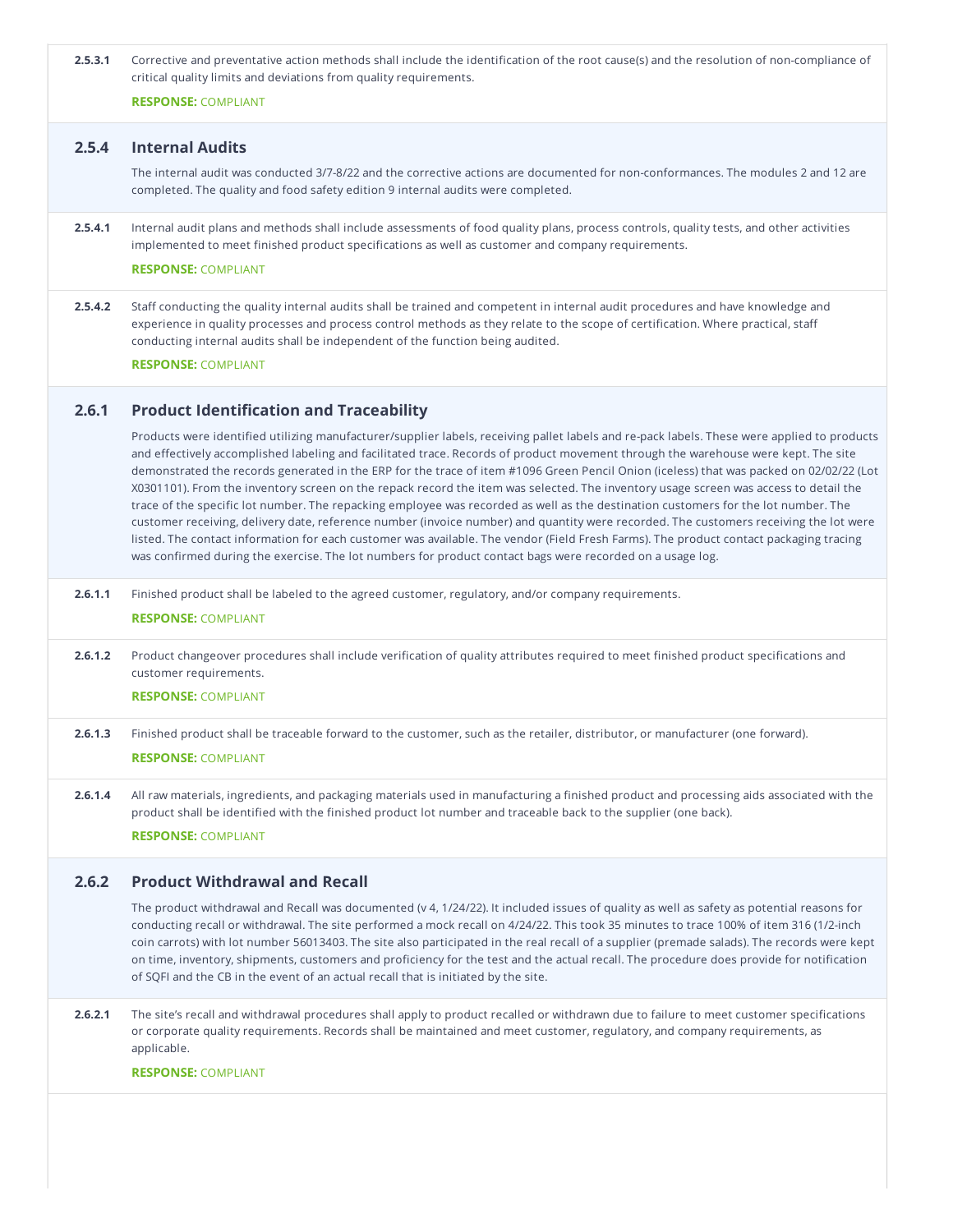| 2.6.3   | <b>Crisis Management</b>                                                                                                                                                                                                                                                                                                                                                                              |
|---------|-------------------------------------------------------------------------------------------------------------------------------------------------------------------------------------------------------------------------------------------------------------------------------------------------------------------------------------------------------------------------------------------------------|
|         | The crisis management/ business continuity plan (BCP) was documented (Sept. 2016) for fire, weather/hurricane and active shooter. The<br>test of the BCP was conducted on 3/1/2022 and the exercise was recorded. In the scenario discussed, a fire had threatened the facility<br>and product (safety and quality). The product was assessed and the measures to meet customer needs were discussed. |
| 2.6.3.1 | The crisis management plan prepared by senior site management shall include the methods by which the site shall, in the event of a<br>crisis, maintain continuity of supply that meets customer, regulatory, and/or company product and service quality requirements.<br><b>RESPONSE: COMPLIANT</b>                                                                                                   |
| 2.6.3.2 | The site shall contact its customers in the event of a crisis that impacts its ability to supply quality product.<br><b>RESPONSE: COMPLIANT</b>                                                                                                                                                                                                                                                       |
| 2.7.1   | <b>Food Fraud</b>                                                                                                                                                                                                                                                                                                                                                                                     |
|         | The 2.7.2 Food Fraud SOP (V2 1/15/2018) was documented. The food fraud assessment was last conducted on 4/21/2022. A record of the<br>assessment was maintained. An online tool was used. The results of the assessment indicated risk levels were low and there were no<br>high-risk mitigations needed. This included those types of frauds that have impact on product quality.                    |
| 2.7.1.1 | The food fraud vulnerability assessment shall include the site's susceptibility to ingredient or product substitution, mislabeling, dilution,<br>and counterfeiting that could adversely impact food quality. This assessment may address both food safety and quality.                                                                                                                               |
|         | <b>RESPONSE: COMPLIANT</b>                                                                                                                                                                                                                                                                                                                                                                            |
| 2.7.1.2 | A food fraud mitigation plan shall be developed and implemented that specifies the methods to be used for controlling identified food<br>fraud vulnerability that could adversely impact food quality.<br><b>RESPONSE: COMPLIANT</b>                                                                                                                                                                  |
| 2.8.1   | <b>General Requirements for Identity Preserved Foods</b>                                                                                                                                                                                                                                                                                                                                              |
|         | Identity preserved status is not maintained as the site does not handle any products with claims.                                                                                                                                                                                                                                                                                                     |
| 2.8.1.1 | The methods and responsibility for the identification, label approval, and processing of food and other products requiring the<br>preservation of their identity preserved status (e.g., Kosher, Halal, organic, GMO free, regional provenance, free from, free trade, etc.)<br>shall be documented and implemented.<br><b>RESPONSE: NOT APPLICABLE</b>                                               |
|         | <b>EVIDENCE:</b> The site does not handle identity preserved foods.                                                                                                                                                                                                                                                                                                                                   |
| 2.8.1.2 | Identification shall include a statement of the product's identity preserved status of all ingredients, including additives, preservatives,<br>processing aids, and flavorings.<br><b>RESPONSE: NOT APPLICABLE</b>                                                                                                                                                                                    |
|         | <b>EVIDENCE:</b> The site does not handle identity preserved foods.                                                                                                                                                                                                                                                                                                                                   |
|         |                                                                                                                                                                                                                                                                                                                                                                                                       |
| 2.8.1.3 | Raw material and ingredient specifications for identity preserved foods shall include requirements for their handling, transport, storage,<br>and delivery prior to use.                                                                                                                                                                                                                              |
|         | <b>RESPONSE: NOT APPLICABLE</b>                                                                                                                                                                                                                                                                                                                                                                       |
|         | <b>EVIDENCE:</b> The site does not handle identity preserved foods.                                                                                                                                                                                                                                                                                                                                   |
| 2.8.1.4 | Assurances concerning the raw material or ingredient's identity preserved status shall be by agreement with the supplier of the material.                                                                                                                                                                                                                                                             |
|         | <b>RESPONSE: NOT APPLICABLE</b>                                                                                                                                                                                                                                                                                                                                                                       |
|         | <b>EVIDENCE:</b> The site does not handle identity preserved foods.                                                                                                                                                                                                                                                                                                                                   |
| 2.8.1.5 | The process description shall allow for a product's identity preserved status to be maintained during manufacturing.                                                                                                                                                                                                                                                                                  |
|         | <b>RESPONSE: NOT APPLICABLE</b>                                                                                                                                                                                                                                                                                                                                                                       |
|         | <b>EVIDENCE:</b> The site does not handle identity preserved foods.                                                                                                                                                                                                                                                                                                                                   |
|         |                                                                                                                                                                                                                                                                                                                                                                                                       |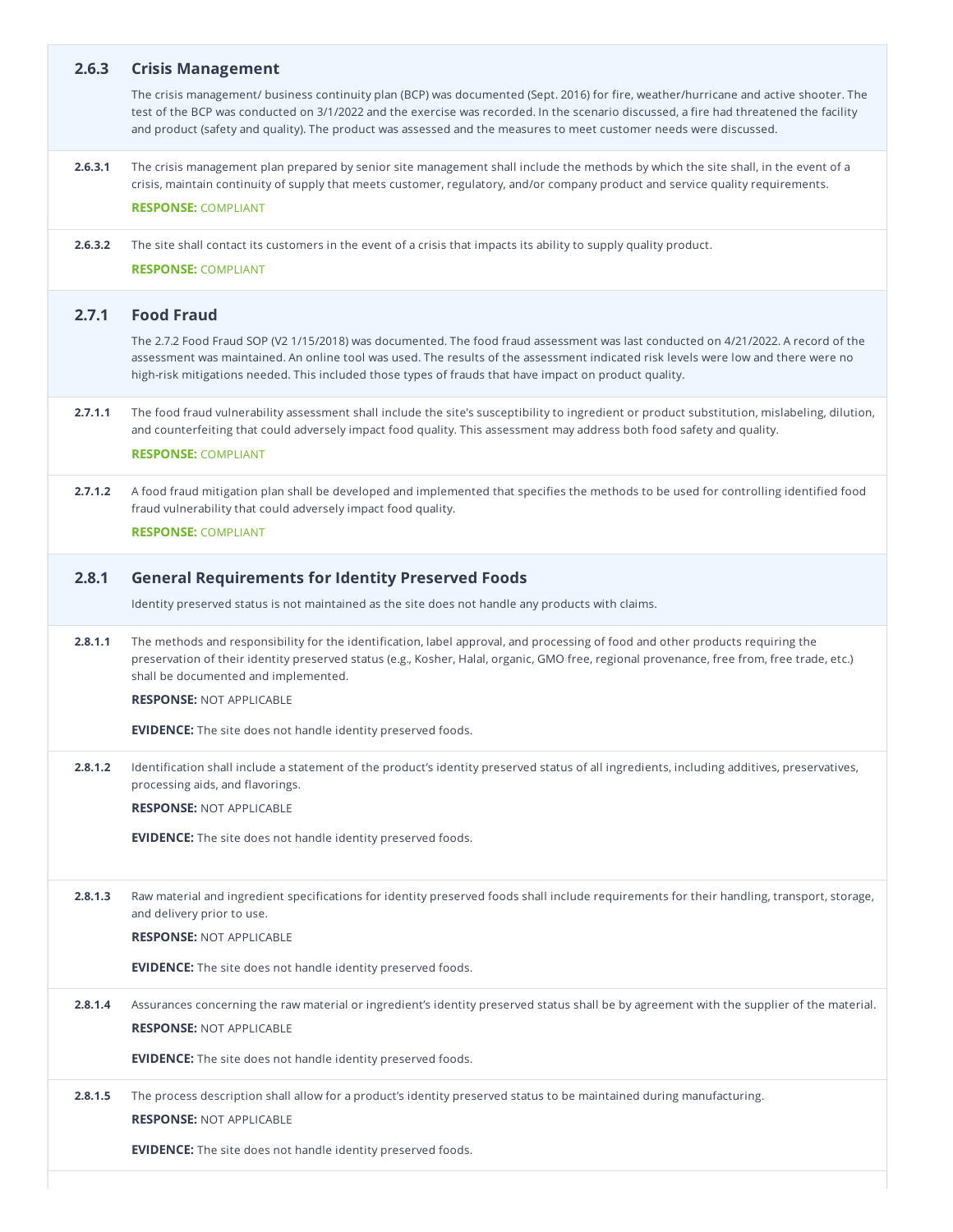| 2.8.1.6 | The processing of identity preserved foods shall be conducted under controlled conditions such that: i. Ingredients are physically<br>separated from ingredients identified as incompatible with the identity preserved food; ii. Processing is completed in separate rooms,<br>scheduled as the first production run, or carried out after completion of thorough sanitation of the processing area and equipment; and<br>iii. Finished product is stored and transported in separate units or isolated by a physical barrier from the non-specialty product.                                                                                                                                                                                                                                                                                                                                                                                                                                                                                                       |
|---------|----------------------------------------------------------------------------------------------------------------------------------------------------------------------------------------------------------------------------------------------------------------------------------------------------------------------------------------------------------------------------------------------------------------------------------------------------------------------------------------------------------------------------------------------------------------------------------------------------------------------------------------------------------------------------------------------------------------------------------------------------------------------------------------------------------------------------------------------------------------------------------------------------------------------------------------------------------------------------------------------------------------------------------------------------------------------|
|         | <b>RESPONSE: NOT APPLICABLE</b>                                                                                                                                                                                                                                                                                                                                                                                                                                                                                                                                                                                                                                                                                                                                                                                                                                                                                                                                                                                                                                      |
|         | <b>EVIDENCE:</b> The site does not handle identity preserved foods.                                                                                                                                                                                                                                                                                                                                                                                                                                                                                                                                                                                                                                                                                                                                                                                                                                                                                                                                                                                                  |
| 2.8.1.7 | The identity preserved status shall be declared in accordance with regulatory requirements.                                                                                                                                                                                                                                                                                                                                                                                                                                                                                                                                                                                                                                                                                                                                                                                                                                                                                                                                                                          |
|         | <b>RESPONSE: NOT APPLICABLE</b>                                                                                                                                                                                                                                                                                                                                                                                                                                                                                                                                                                                                                                                                                                                                                                                                                                                                                                                                                                                                                                      |
|         | <b>EVIDENCE:</b> The site does not handle identity preserved foods.                                                                                                                                                                                                                                                                                                                                                                                                                                                                                                                                                                                                                                                                                                                                                                                                                                                                                                                                                                                                  |
| 2.8.1.8 | Additional customer-specific requirements for identity preserved foods shall be included in the finished product specification, as<br>described in 2.3.2.5, or the label register and implemented by the site.                                                                                                                                                                                                                                                                                                                                                                                                                                                                                                                                                                                                                                                                                                                                                                                                                                                       |
|         | <b>RESPONSE: NOT APPLICABLE</b>                                                                                                                                                                                                                                                                                                                                                                                                                                                                                                                                                                                                                                                                                                                                                                                                                                                                                                                                                                                                                                      |
|         | <b>EVIDENCE:</b> The site does not handle identity preserved foods.                                                                                                                                                                                                                                                                                                                                                                                                                                                                                                                                                                                                                                                                                                                                                                                                                                                                                                                                                                                                  |
| 2.9.1   | <b>Training Requirements</b>                                                                                                                                                                                                                                                                                                                                                                                                                                                                                                                                                                                                                                                                                                                                                                                                                                                                                                                                                                                                                                         |
|         | The training program was defined and quality was included in the program. The tasks such as refractometer, calibrations for scales, etc.<br>that support quality were carried out and recorded.                                                                                                                                                                                                                                                                                                                                                                                                                                                                                                                                                                                                                                                                                                                                                                                                                                                                      |
| 2.9.1.1 | Appropriate training shall be provided for personnel carrying out the tasks critical to the effective implementation of the SQF Quality<br>System and the maintenance and improvement of quality requirements.<br><b>RESPONSE: COMPLIANT</b>                                                                                                                                                                                                                                                                                                                                                                                                                                                                                                                                                                                                                                                                                                                                                                                                                         |
| 2.9.1.2 | Instructions shall be available explaining how all tasks critical to meeting customer and company specifications and quality and process<br>efficiency are to be performed.<br><b>RESPONSE: COMPLIANT</b>                                                                                                                                                                                                                                                                                                                                                                                                                                                                                                                                                                                                                                                                                                                                                                                                                                                            |
| 2.9.2   | <b>Training Program</b>                                                                                                                                                                                                                                                                                                                                                                                                                                                                                                                                                                                                                                                                                                                                                                                                                                                                                                                                                                                                                                              |
|         | All training was current (2021 and 2022). The training register was maintained. The skills register was current with all personnel trained<br>within the past year and included all information. Supervisor verifications were conducted to measure competency through tests and<br>observation. The date of training on the matrix indicates that they passed the tests and observations and are competent to work at the<br>tasks. The English language is used by all in the plant and all instructions / training was in English. In addition to the food safety training,<br>the program covered specific programs that support quality such as procedures around using the refractometer, thermometer and scale.<br>The English language is used by all in the plant and all instructions / training was in English. Yearly training provided for tenured<br>employees. The record of training supports refresher training. A minor was given under 2.9.2.3 as training with regards to general quality<br>program (requirements and checks) was not recorded. |
| 2.9.2.1 | The employee training program shall include the necessary competencies for specific duties and the training methods to be applied for<br>those staff carrying out tasks associated with: i. Process control and monitoring of critical quality points (CQPs); ii. Steps identified as<br>critical to effective implementation of the food quality plan and the maintenance of food quality; and iii. Product inspection and testing.<br><b>RESPONSE: COMPLIANT</b>                                                                                                                                                                                                                                                                                                                                                                                                                                                                                                                                                                                                   |
| 2.9.2.2 | The employee training program shall include: i. Applicable process control and quality tools training for those responsible for operating,<br>inspecting, and overseeing key manufacturing processes; ii. Training, calibration, and proficiency testing of internal laboratory personnel;<br>iii. Training of personnel responsible for sensory evaluations; iv. Training in the application of risk-based principles, such as HACCP, used<br>for the identification and control of quality threats for staff involved in developing and maintaining the food quality plan; and v. Provision<br>for identifying and implementing the refresher training needs of site personnel.                                                                                                                                                                                                                                                                                                                                                                                    |
|         | <b>RESPONSE: COMPLIANT</b>                                                                                                                                                                                                                                                                                                                                                                                                                                                                                                                                                                                                                                                                                                                                                                                                                                                                                                                                                                                                                                           |